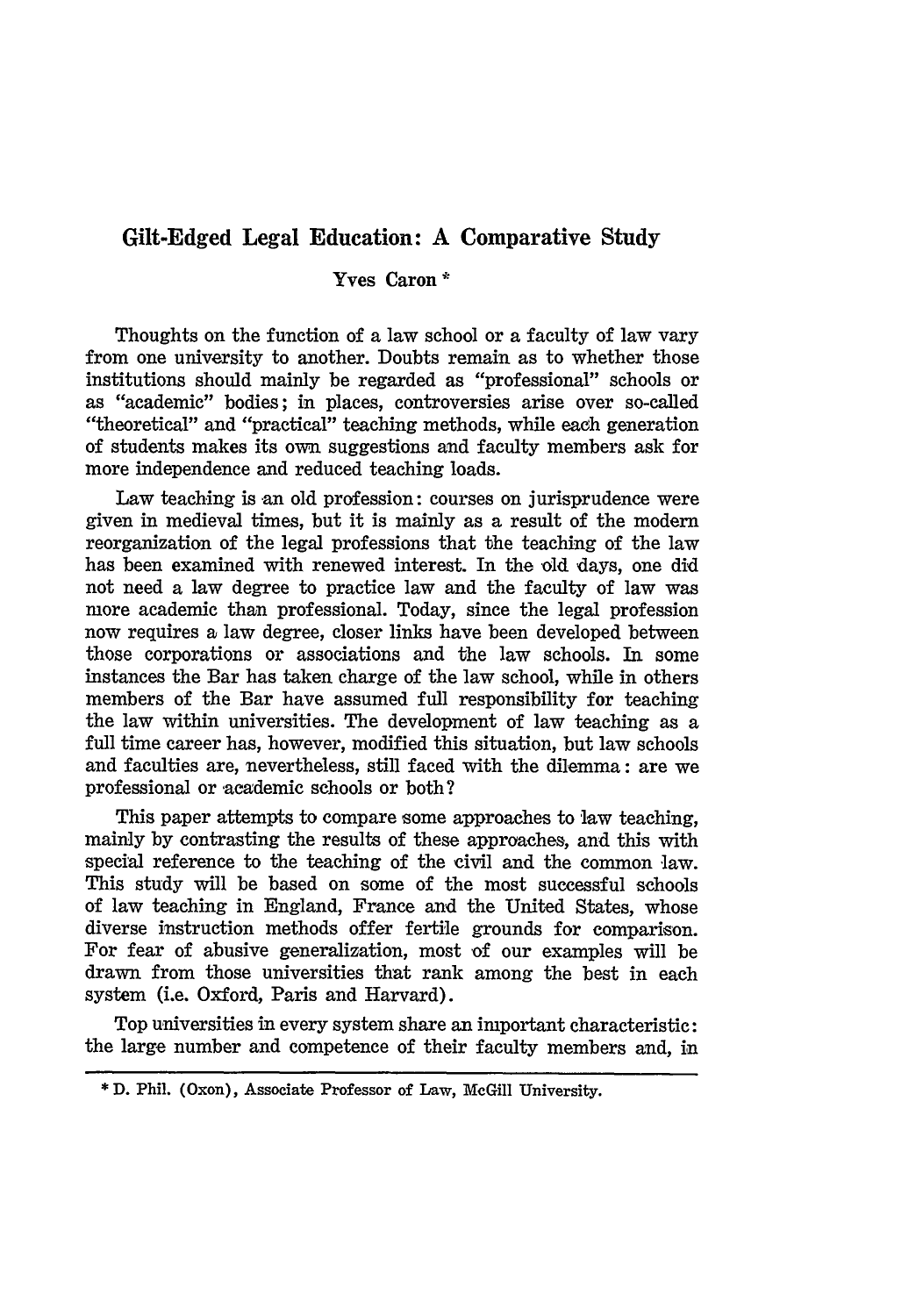most cases, the capability and large size of their student bodies: although the faculty-student ratio may vary greatly. Such a concentration of talent is necessary to the top-rated school, but, at the same time, such conditions usually lead to success and reputation.

On the other hand, the number of faculty members has little importance *per se* until it is determined what is expected from each of them and until the teaching of the traditional basic courses is assured. It is at this point that various tendencies and divergences appear: do the faculty members devote their time to giving specialized optional courses, teaching smaller sections, leading seminars or tutorials, supervising graduate students, in doing research, participating on faculty committees, overseeing a private practice, counselling government or engaging in other activities more or less related to their teaching function? An evaluation of the function of the faculty of law (professional v. academic), the ideal of the teaching profession, the standards of classroom performance and of the teacher-student relationship will help to answer the preceding question. The facultystudent ratio has a direct bearing on this; faculty pre-occupations cannot quite be the same with a 1:10 ratio (e.g. Oxford) as with a 1:30 ratio (e.g. Columbia) or a 1:400 ratio (e.g. Paris). Conversely, the admissions policy is also determined by the views on the accepted role of the law school and the function of its professors.

Consequently, although Oxbridge has traditionally insisted on 'education' before 'instruction', while remaining both rich and independent of the Bar and the Law Society, it has been able to maintain personal relations between faculty and students through tutorials and supervision. In recent years, those universities have had to depend on the government's Universities Grants Committee to supplement their funds, but the tutorial method has remained intact, and in fact is regarded as the main asset of the system. The American law schools, on the other hand, though unable to maintain such a high ratio and seemingly unwilling to devote personal attention to every student in private, have tried to limit the number of their students to a working maximum so that some form of personal relation could take place in class via the case method. At the other extreme, however, the *Universitg de Paris* has no inhibitions concerning education generally (116,000 students in 1968) and legal education in particular: with over 20,000 law students there is virtually no personal teacherstudent relationship, while facilities are definitely inadequate. In Paris, no classroom allows more than 1,200 students at a time, and even then, they have to sit or stand everywhere, including the podium.

The very thought of having so many students facing him would probably make the average American law teacher feel quite inef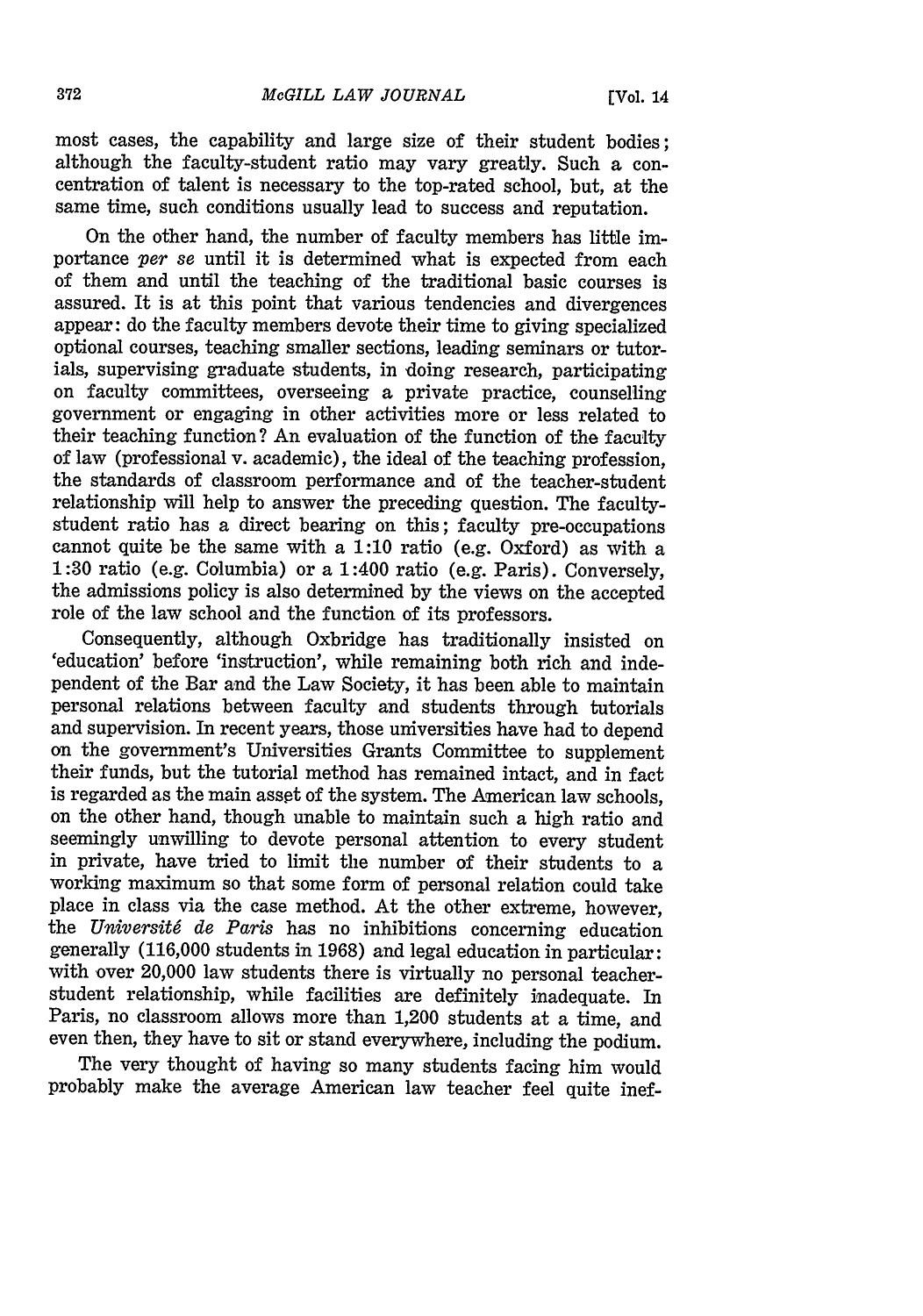fective, and he would perhaps be frightened upon being told that he had to deliver his course in the form of an uninterrupted lecture. Furthermore, the French professor must not even think of smoking a cigarette with his students after class or otherwise commingling with them. His entries and exits to and from the classroom must be dignified and full of protocol. An *appariteur* makes sure that order is maintained: the story goes that a student came to the door just as the professor was to enter; being polite, he held the door and respectfully said, "after you, sir", upon which the professor walked in and pulled the door behind himself, invoking the rule that bars a student from entering the classroom after the professor.

If a French professor had to face a class of American students, he would, in turn, be frightened to see a limited number of eager students and to be on the firing line at every moment, having to stimulate his audience by questions, and having to answer their queries as they arise and to discuss his personal views without the refuge of his hometown immunity.

At Oxbridge, this classroom relations problem is greatly simplified to every one's benefit: the classroom is regarded as just another educational tool. There are not very many classes altogether, thus meaning a small load to both faculty and students; dialogue is always possible during class, although the socratic method is not as widely used as in the United States. It is somehow admitted that the best students are not expected to attend classes at all times or even on a regular basis, whereas attendance is a must if the American method is to be used consistently. If the student knows a better way of getting the instructor's thought or of spending his time more usefully, he will not incur faculty disapproval. No such discretion is granted concerning tutorials, however, which form the core of the system. A brilliant freshman who was also a rowing ace spent a whole term without consulting with his tutors, and was facing an unfavourable term report; he pleaded his case to his senior tutor who, considering the man's talent, agreed to draft his report as follows: "Mr. A. B. has not submitted any bad papers during the past term."

It would be easy to draw a conclusion at this point and support the view that the traditional Oxbridge approach to legal education is the best, as far as the faculty-student ratio is concerned, and on the basis of the tutorial method, but it is also important to examine the whole structure of each system and to appreciate the most respected values in each of them.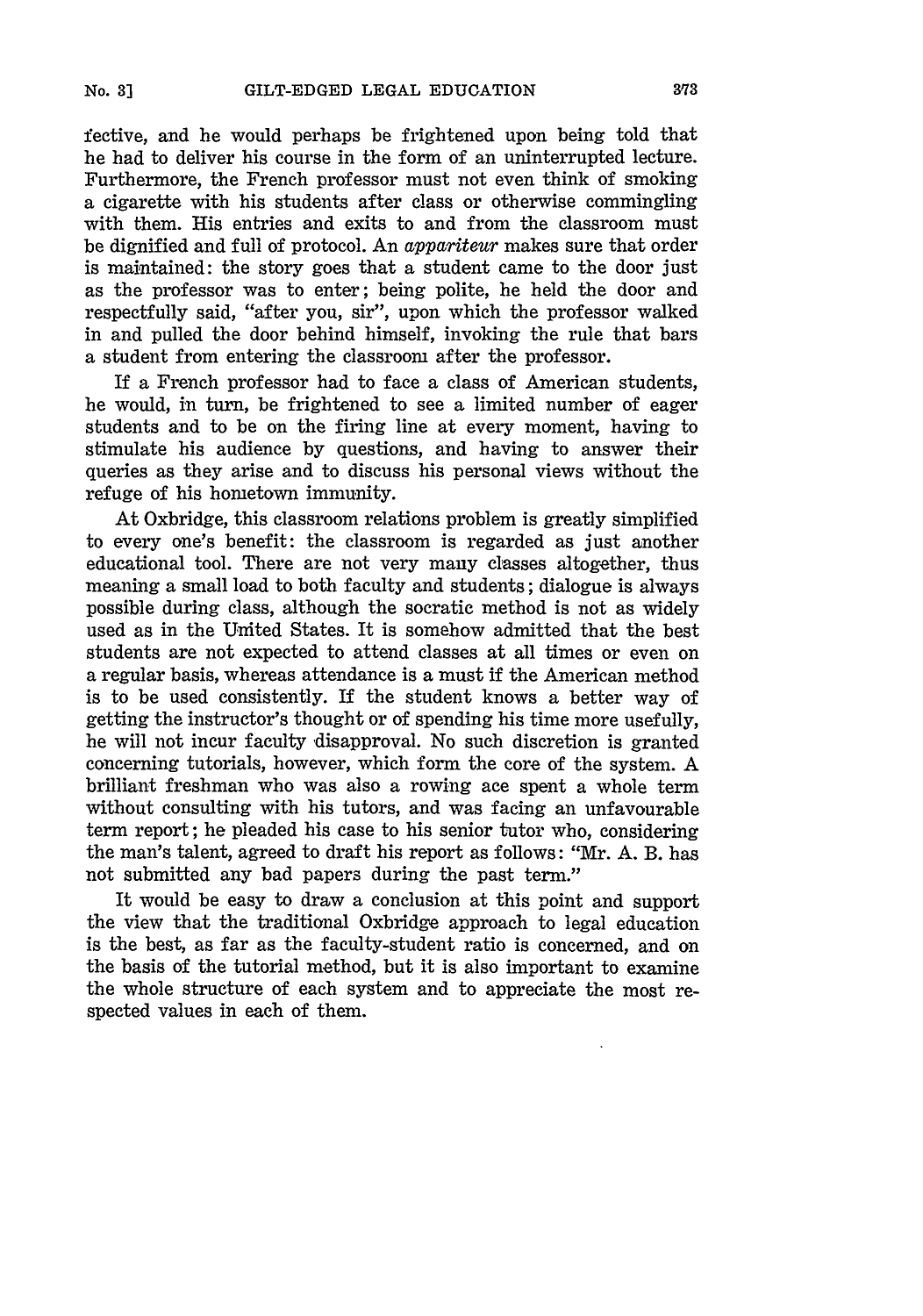### *Selecting the faculty and the students.*

It would seem natural that the best universities of a country recruit the best professors and students: recruitment criteria vary, however, in terms of quality, quantity and homogeneity.

In a very centralized country like France, for example, the *Universit6 de Paris* is not easily accessible to law teachers, and a lot of experience and lobbying is necessary before one can even think of being offered an appointment there. The staff includes a few assistants, but their function may be compared with that of clerks in a law firm. The young graduate who wishes to be appointed to the Paris faculty will go through the following process: he will take the *D. E. S.* degree, a one year course that is the equivalent of a master's degree (LL.M.), then write a doctoral thesis and eventually get an assistant's post in one of the provincial universities, where he will, for three or four years, teach a variety of topics. Then follows the *agrégation*, which is a sort of doctor's doctorate and a professor's professorship course, that selects the best candidates from all over the country and submits them to an intensive course in which most areas of civil and public law are covered. The candidate faces a double elimination upon taking the oral and written examinations: first, he must get a passing grade, which *in se* is an achievement, but, as this is a government competition, the number of successful candidates is determined **by** the number of teaching posts available according to the ministry's guidelines. Failure on the first try is almost standard, but successful candidates are well rewarded, as the best jobs go to the first-ranking candidates, as they choose. There is a built-in advantage and disadvantage to this program: all French professors *(agrégés)* have been through exactly the same pattern of education, have taken the same courses and examinations; they form an integrated community that culminates in the Paris faculty. Specialization is a matter of later concern. The *agrégé* thus takes a professorship in one of the provincial universities and starts the long wait for a Paris opening; he has to start early, though, for French faculty members do not escape the publish-or-perish syndrome. When his name has become familiar across the country, he may now start visiting Paris, take the faculty members to lunch, establish his entries in the Ministry of Education, make friends who will vote for him, demonstrate that he is a top scholar and a good colleague, and see that no competitor is out-doing him. Some people do not go to all that trouble, but the odds are that they are simply not going to make it to Paris unless they are outstanding and prove **by** deeds only what others have proven **by** both deeds and words. This is indeed a very long and slow process and there are not many young men on the Paris faculty.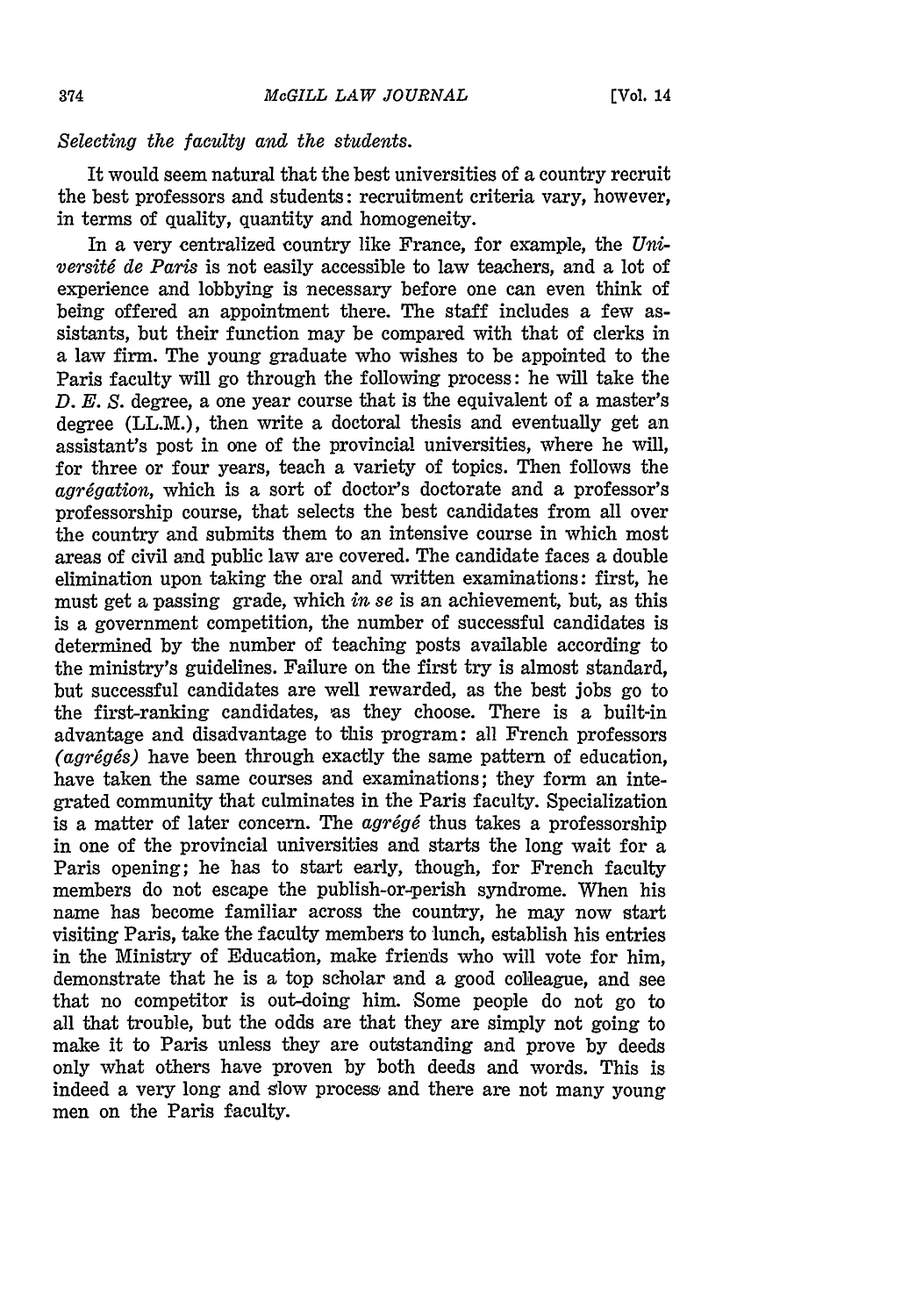Paris can thus claim that it has the best of the best on the teachers' side, and this claim is unchallenged; but to what type of students is that academic wealth being offered? Oddly enough, there is hardly any form of selection or discrimination in the admission of students. There axe no tests or eliminative procedures before the student is actually admitted; at registration time in October, the student goes through the registry's formalities and discusses his program of studies, pays only a nominal registration fee and is set loose in the big machine. His other main duty is to take the examinations in due course. *Licence* students (the equivalent of the LL.B. degree) are admitted by the thousands, though not all will take and pass final examinations. Some register concurrently at two faculties, or keep a full time job, or simply live in *cafés*. In fact, though, one has to attend the *catés*, which have become an annex to the exiguous classrooms and library halls. Publishing firms, together with faculty members and student councils, make available every day the text of the professor's course for those who could not or did not attend, or who, if they attended, did not take notes.

On the other hand, competition is quite serious in this university; the high number of students make it a varied crowd which includes the best students from all over France. Owing to the French system of grades and competition, top grades and ranks are sought by those who wish to take advantage of future scholarships and top jobs. As a result, and notwithstanding the material arrangements, there is sufficient incentive for the able student to get the greatest benefit out of the law courses, and, despite difficult housing and library facilities, the level of scholarship attained is generally the best possible.

One of the main disadvantages of this system, however, is the lack of personal relation and communication between professor and student. The instructor is the 'Master', remote from all and not easily talked to, whether in class or elsewhere. Other critics attack the passivity of students in class and the apparent need for extra memorization, combined with the meagre understanding by the student of what is being taught in class, although, on the whole, it has yet to be proved that these criteria are more prevalent in this system than in the others.

In order to understand the Parisian system of education, it must be emphasized that the faculty of law is by no means a professional school; besides, although the *baccalauréat* (the equivalent of the American B.A.) is a prerequisite to law etudies, the *licence* degree is not considered a graduate degree as the American LL.B. is, for example. The law graduate may or may not become a lawyer, and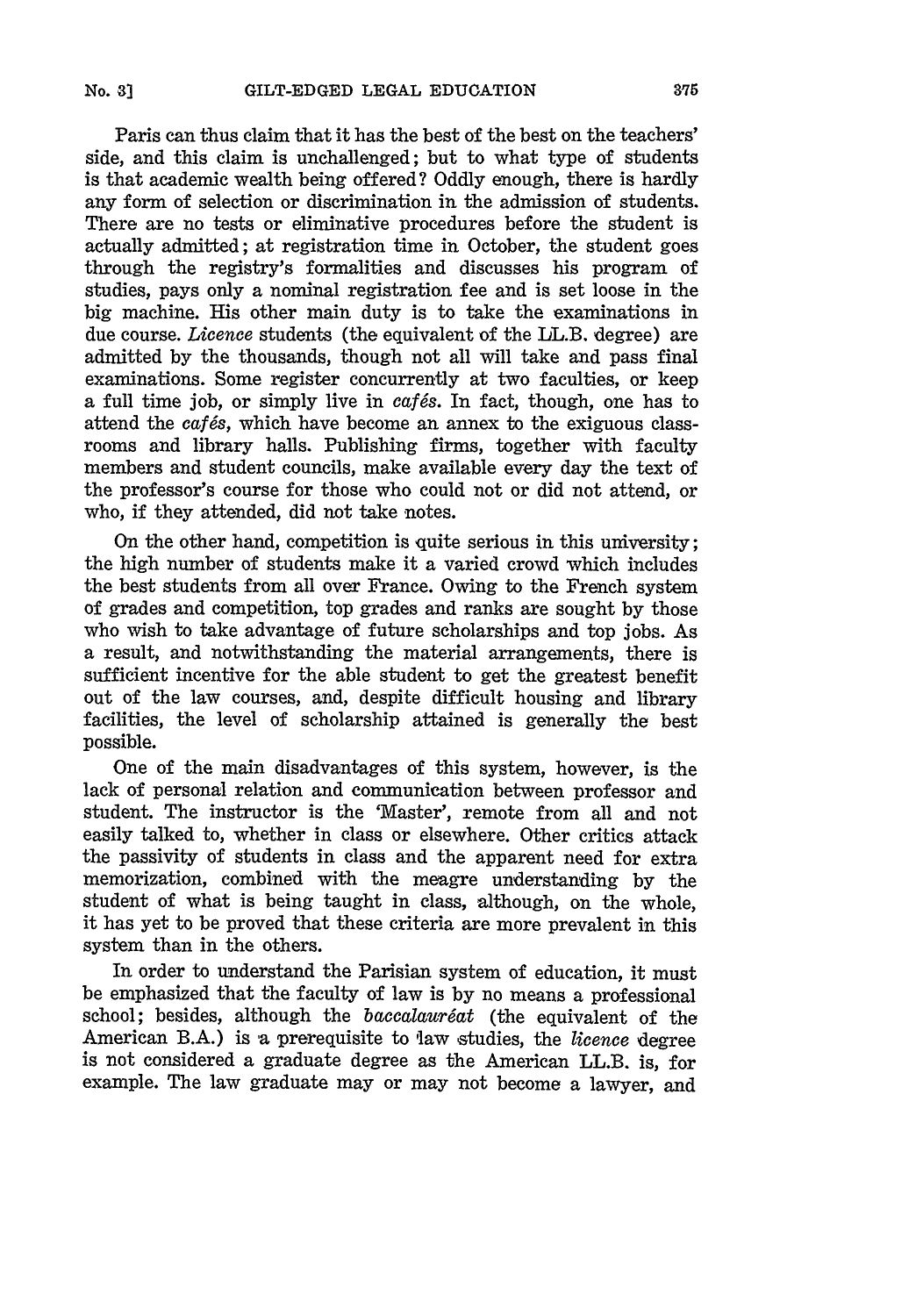notwithstanding the very large number of law students in Pans, few of them actually end up in private practice, as opposed to the situation in the United States. There are many legal professions in France: in the first place, the graduate must decide whether he wants to teach, to practice or to be a magistrate; if he chooses practice, he may be a *notaire,* an *avoug* or a *procureur.* In many instances, he may undertake further studies, legal or otherwise, and, often, it may take a number of years before he can earn a living out of private practice or get a well-paying job with a law firm.

Just across the English Channel, the universities of Oxford and Cambridge, founded by English medieval scholars who thought they could do better than going to Paris as they were accustomed to, offer an entirely different approach to legal education, mainly through personal relations between tutor and student. Oxbridge faculty members are elected in double-barrelled elections, since those universities are federations of colleges (over thirty colleges in each case). A college is not a faculty, but an administrative unit, which includes members of most faculties. The faculty is an academic unit, and exists at the university  $-$  not the college  $-$  level. As a result of this rather complex structure, a faculty member at Oxbridge must, in most cases, hold two appointments; a college appointment, which determines his rank as a college member and the basis of his salary; and a university appointment, which determines his academic rank and salary (e.g. endowed chairs, fellowships, etc...). College appointments are voted upon by the fellows of each college, after applications, nominations and, occasionally, interviews by the fellows of the college or the appointments committee. The same pattern is followed with respect to faculty appointments, and the two committees have, of course, to co-ordinate their procedures. As a result, it happens that a full professor with an endowed chair may be a junior fellow in his college. Since the fellows of a college administer not only the college but also the university, both financially  $-$  there are no so-called university trustees **-** and academically, the college post has a definite value and prestige.

Since there are various college and faculty posts, the academic community is also varied. The representation of most age groups as well as men of different backgrounds and varied experience, creates a more stimulating environment for both faculty and students. Besides, a faculty post at Oxbridge, except perhaps in the case of the endowed chairs, does not mean the end of the road for the teaching community, as it does in Paris; the creation of new universities has maintained some element of competition. The election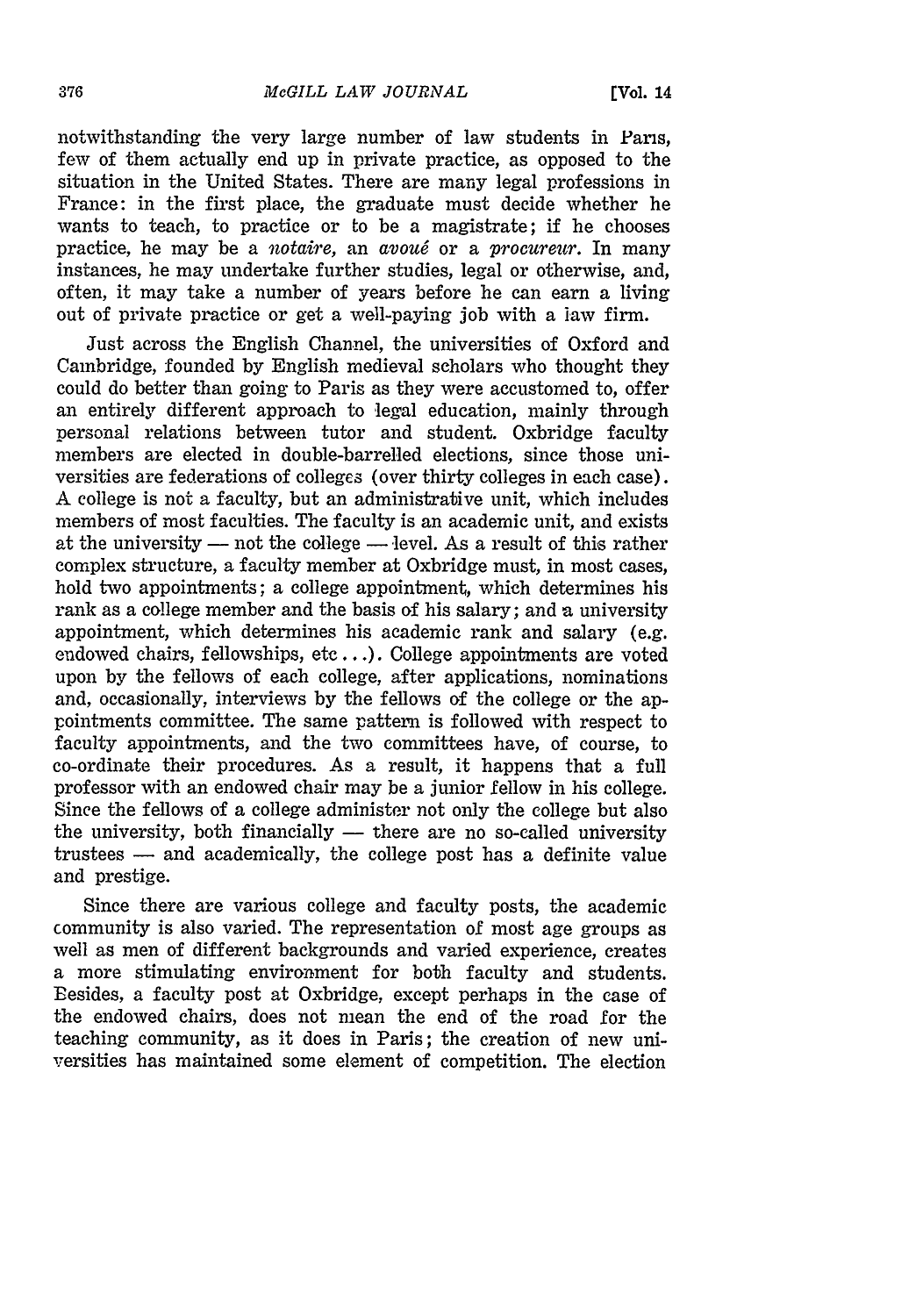procedure, however, added to the traditional advantages offered to faculty members, has helped to retain the very high level of competence and scholarship.

Student recruitment at Oxbridge is highly selective, though less discriminating than it used to be. Talent and high school grades form the basis for admissions, along with a special examination open to pre-university students. Admissions seem to be made on the qualities of the person instead of on pure statistical performance.

The great American law schools are famous for their tremendous wealth, both financial and intellectual. The recruitment of top-rated faculty members is rendered easy by the vast resources of all kinds that are offered prospective members. No strict rules may be derived from the recruitment procedures; those are within the dean's realm, and as a result of the great human mobility that exists in the United States and of the rapid development of the law, there the best men seem always to be willing to move to the top schools. The fact that law professors are able to "commute" from faculty to government, private practice or business and vice versa has also been a definite asset both in bringing top men into the law schools and in keeping them there.

Faculty members of American law schools have varied backgrounds but it is striking to see that in the top-rated schools, they hold diplomas, either graduate or undergraduate, of at least one of the big schools (Harvard, Columbia, Yale, Michigan, Chicago). Some of them hold doctoral degrees and others hold masters degrees only, as post-graduate studies do not seem a prerequisite to 'big time' law teaching. Most law teachers, on the other hand, have either taught in other schools, been in private practice for some years, or occupied some position with a government agency; they are members of several local bar associations and have survived the publish-or-perish rule. Most age groups are represented, younger members being appointed, in some instances, immediately upon graduation, though they are unlikely to remain with the same school for a long period of years.

Student selection in the big schools is a long and complex procedure: admissions committees, however, rely mainly on pre-university grades, the Law School Admission Test (administered by Princeton's Educational Testing Service) and other particular criteria. Although success is the main key to admission, the law schools have in recent years studied the possibility of admitting students coming from less favored groups or areas. Of course, successes and grades have traditionally been interpreted locally by the big schools, who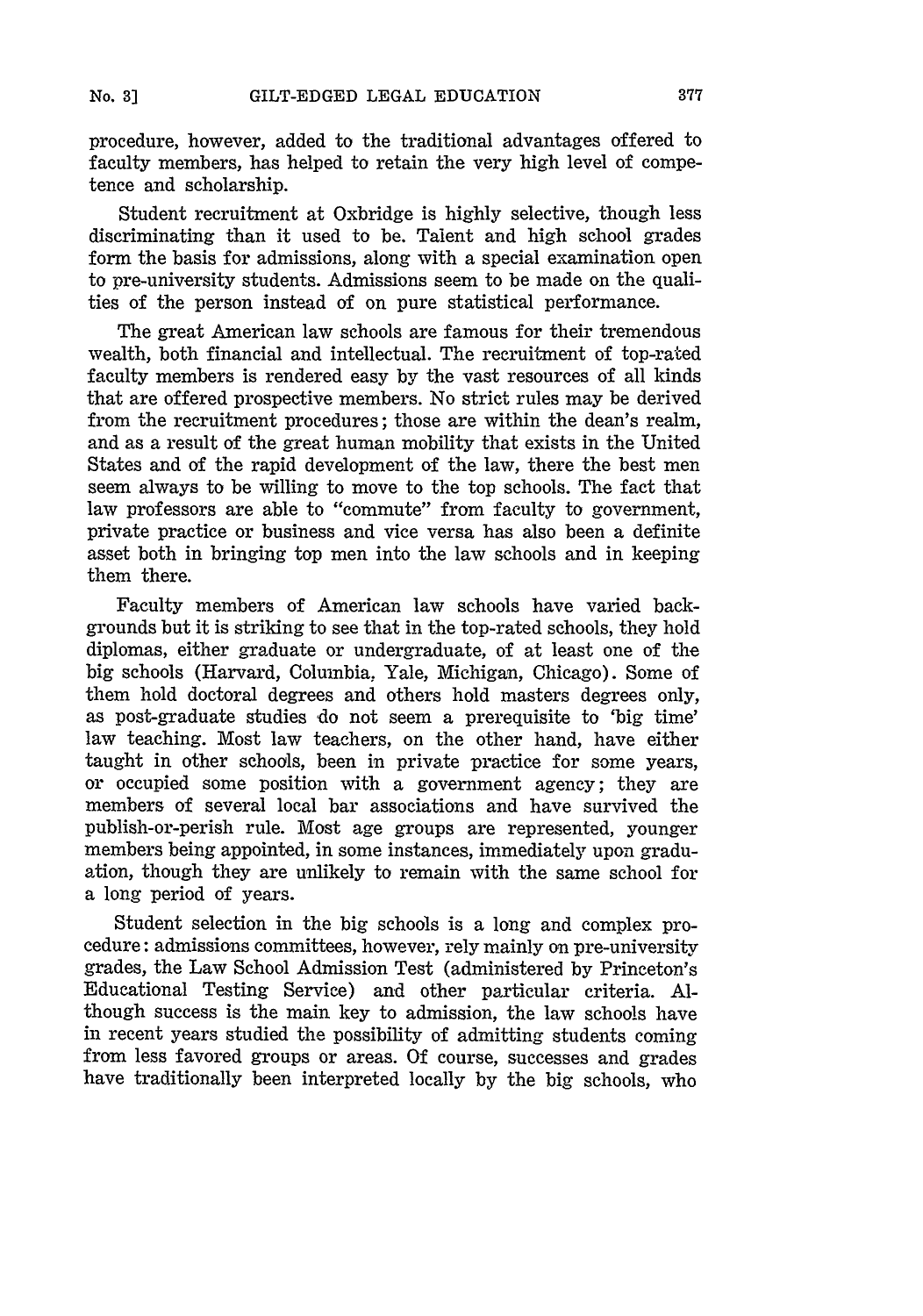have devised their own ways of reading college grades and of evaluating the candidates' chances of success in law school.

Consequently, the faculty-student pattern is roughly the same in English and American universities: top faculty and highly selected students. Many differences exist, however, despite this apparent similarity.

It is not quite possible to determine the exact ratio of admissions and registrations to applications in the United States universities, because the typical American student normally applies to several schools at a time. Let us suppose that, after so applying, a student is admitted by Harvard, Yale and his local school: owing to his own personal or family situation, he may choose to go to the local school and wait until he is at the post-graduate level to attend a big school. Or he may choose to go to Harvard, thus rejecting Yale's admission, and therefore disturbing the statistical pattern. Perhaps Yale will offer him a better scholarship because he is rated as a top student, thus "bribing" him out of his choice.

The Oxbridge pattern is more reliable: students apply to Oxford and Cambridge and, in the end, it is the university which picks the candidates it wants, with very little competition between universities. As far as it is possible to ascertain, the applications/registrations ratio at Oxbridge is 6:1. It must be remembered, first, that the law degree in England is generally a first degree, whereas the American LL.B. is a graduate degree, and, second, that mobility is a less important factor in England than in the United States.1

#### *The law*

As a result, whether direct or indirect, of national idiosyncrasies, legal systems vary from one country to another, and consequently,

**<sup>1</sup>** In Canada, legal education on a full-time basis is a comparatively recent phenomenon; the bi-cultural element of Canadian life has had its effects on legal education. Whereas most so-called common law provinces tend to organize their law schools on the lines of the American ones, Quebec faculties of law have been set up following French precendents; McGill's Faculty of Law now offers a dual program, composed of both civil and common law curricula and degrees (B.C.L. and LL.B.). Such differences appear most in the methods of teaching the law, which indeed, it must be remembered, result at least in part from the nature of the law itself. But to an increasing extent, the intermingling of Canadian professors and deans, and the influx of younger faculty members who go abroad to further graduate studies, added to the imperative of a federal political structure and a dual legislative jurisdiction, have led Canadian scholars to consider the development of truly Canadian institutions, where the best of many other systems could be found. Surely, Canada is a paradise for comparative law, and with students of both linguistic backgrounds going to study in American, English and French universities, the oncoming years will provide occasions for new developments as a result of such a mixture of influences.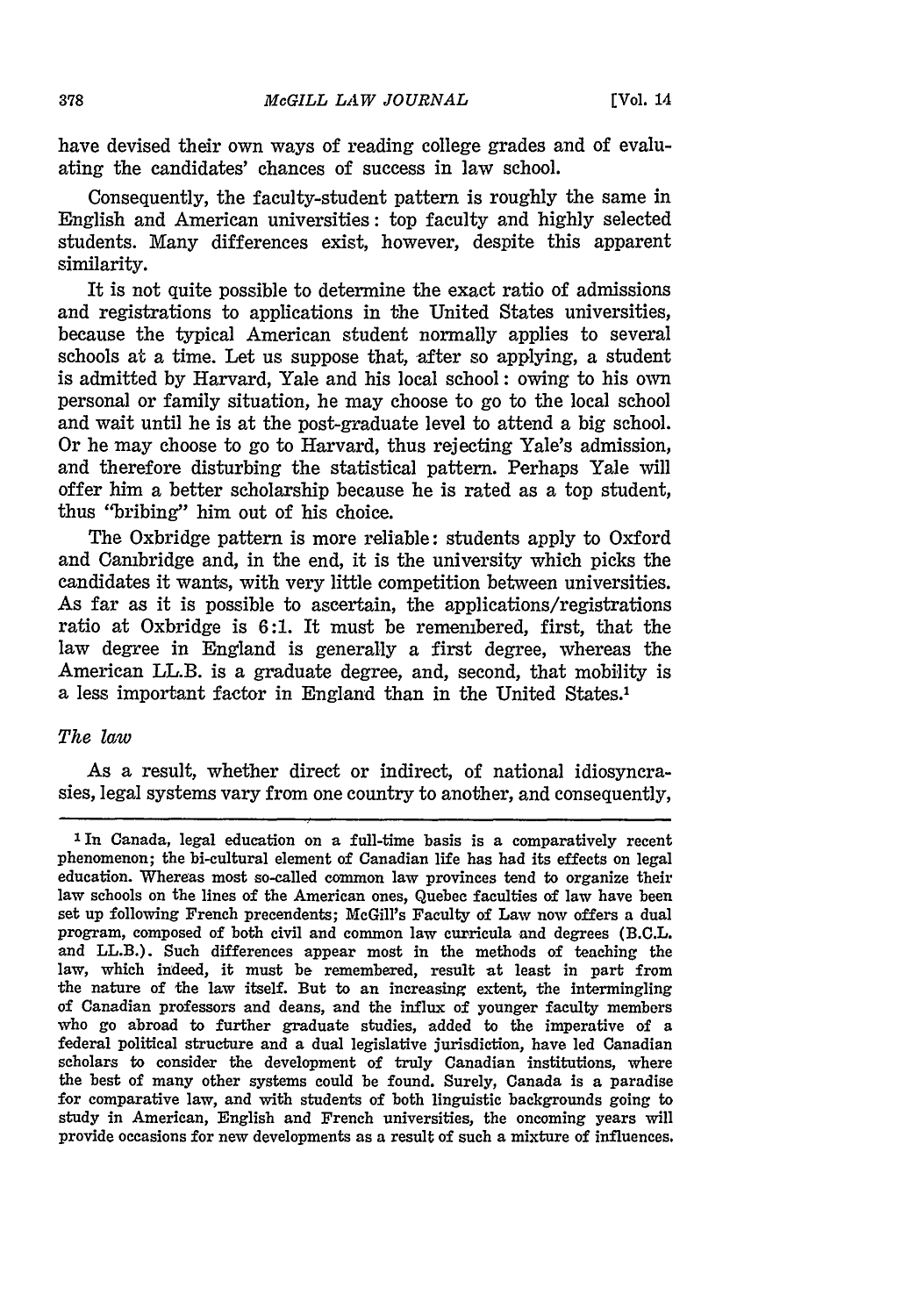teaching methods follow the legal system they purport to study. It would seem natural that in France, where private law has long been codified, the methods used in the classroom would be different from those used in the United States, where judge-made law predominates, regardless of the number of students in the classroom or of the instructor's personal background or preferences. Gone are the days when English and American law were quite identical; following the national character and tendencies, the American law differs increasingly from the English law and it is to be expected that teaching methods will, therefore, have to be locally adjusted.

But what is the law ? This is a debated question among the scholars of jurisprudence, and one which has yet to be answered, though lawyers and judges have had to deal with legal problems and to find the best solutions possible. But whether the law takes the form of a code, a statute, or of regulatory provisions, rules or customs, the methods of teaching it may, nevertheless, vary. The American lawyers now distinguish between the common law as developed in England and the precedents established by their own courts. The vast number of reported cases in the United States  vast indeed when compared to the English reports, which carry only the relevant or useful cases  $-$  and the heavy continuing flow of judicial decisions have had a definite impact on the American concept of law and on the actual rules of law. This rapid evolution cannot be ignored in the process of American legal education.

On the other hand, so-called national law schools in the United States are not committed to teaching local law (i.e. State law), but they try to teach what we may call "average" or "median" legal principles in an effort to reach all state laws and cover the main problems arising in a given field. The law teacher thus faces a situation where, on the one hand, he is obliged to get at the core of the problems and, therefore, is tempted to look for the principles and fundamental rules, but where, on the other hand, those very rules and principles are under the constant revision of, and interpretation by, fifty State courts and necessarily require some form of judicial context in order to be analysed. Hence the use of the case method, which was at first used as a supplement to lectures, but which has since overpowered the older approach to law teaching. The American law student does not always learn the rules of law, but he is constantly faced with real situations and judicial precedents, and is forced to evaluate the soundness of the present trend or the actual judgment, to appraise the acceptability of the result and to suggest suitable alternatives. Common law principles and other basic rules maintain some of their influence, but the student, through the socratic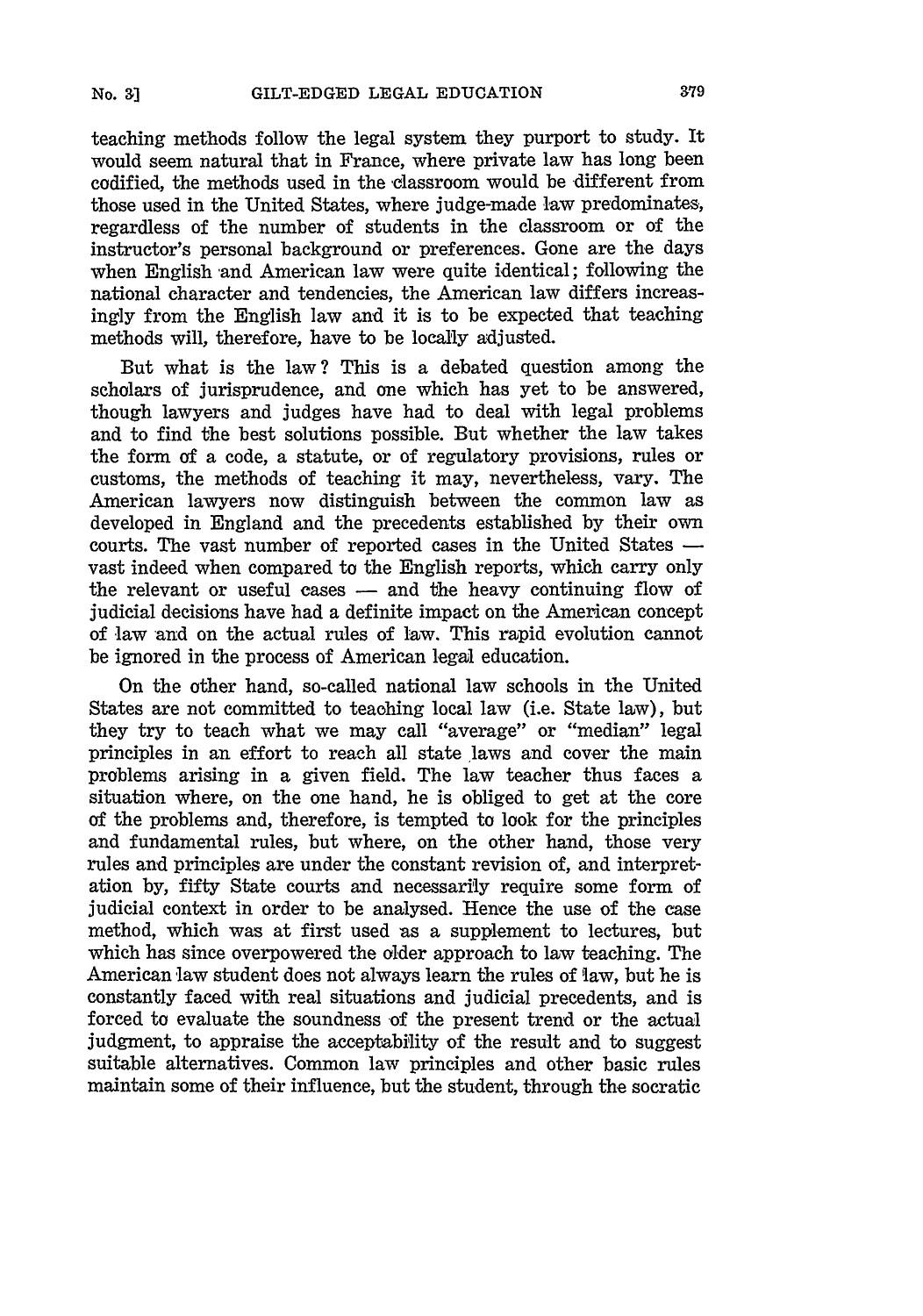method, is led to consider the law as a consumer commodity that is subject to the law of supply and demand and thus lacks permanent value. The trend in American law is also one of specialization; more and more legislation is in the regulatory form, whereas the broad principles that used to form the core of the system tend to disappear. Tax laws and business regulation, for example, illustrate this new legislation where arbitrary rule and administrative rulings have invaded the field of rational legislation.

The English legal community has maintained a profound respect for the common law and equity and, although the *stare decisis* rule has been relaxed in recent years, precedents still keep their intrinsic value and the courts have not entered into any judicial law-making spree. One of the main reasons for this attitude is that the legislative process is very sensitive and effective in England: legal reforms are being carried through Parliament with reasonable diligence and the courts have not presumed to replace the legislature as has happened in the United States. The teaching of the law has, therefore, remained in line with the traditional approach to legal concepts; the rule of law will be examined, not as the temporary result of the latest judicial analysis, but as a more permanent phenomenon, susceptible of being changed, but which can and must be relied upon as a social value.,

Since the English B.A. in jurisprudence is not a graduate degree, the approach to the teaching of the law can be much broader than in the United States; greater emphasis is devoted to institutions, jurisprudence, Roman law and historical precedents, although the basic 'first year courses', that is to say, contracts, torts, criminal and constitutional law and property, are a part of the curriculum. The story goes that a young lecturer, having announced a course on 'thirteenth century law of property' found himself without students; being told to try and find something more modern, he announced, the next term, a course on 'fifteenth century law of property'! It is occasionally said that it is not the subject matter of a course which bears on the educational value, but the method used and the amount of personal work done by the student. Nonetheless, the differences in English and American law explain many of the differences that exist in both the educational and also the judicial processes.

Where the law is codified, as in France, teaching methods might also be different: the law does not follow from precedents and rulings, but is stated in relatively plain words, following decades of continuous evolution. One of the inconveniences of codified law is that the student may think that all the law is in the code and that he only has to cope with that document. But as judicial law-making is virtually non-existent in France, although the courts have had to go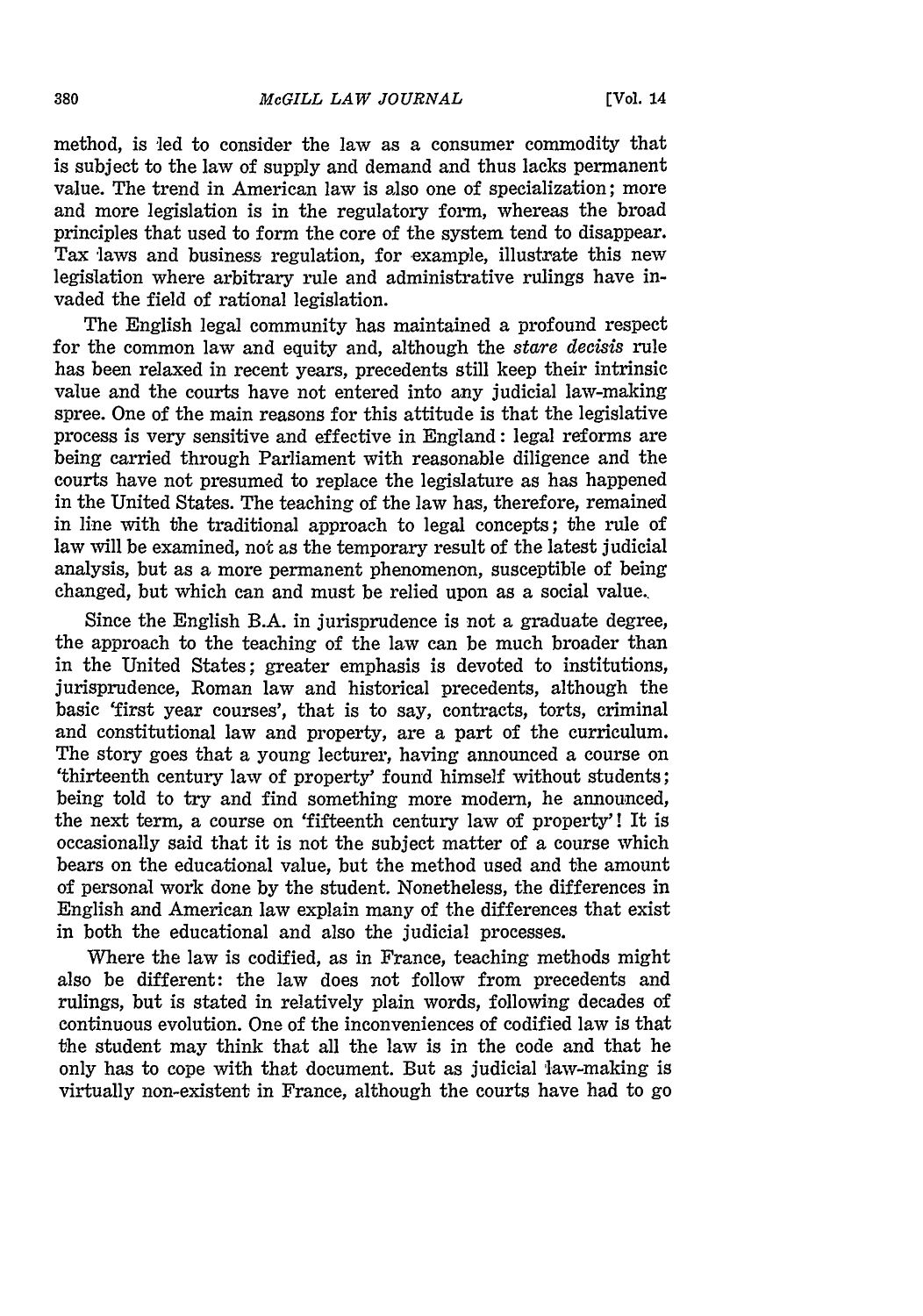to great lengths in some instances to clarify the written law, lawyers and scholars expect to find the law in the codes and in the statute books, and not in the law reports. Obviously, although most of the private law is codified, there are, nonetheless, scores of special statutes, regulations and decrees that are included in the law. Law reports have a more limited use than in the Anglo-American systems, mainly in view of the absence of a *stare decisis* rule.

Codes and statutes have afforded such a feeling of security to scholars and practicing lawyers that, at one time, the interpretation of the law was very much a matter of personal view. The great treatises that were written before 1940 were works of talent and deep insight but they were the product of a highly individualistic notion of legal scholarship. One has indeed to compare the various interpretations of a single rule of the *Civil Code* by Baudry-Lacantinerie, Planiol or Aubiy and Rau, for example, to see how much freedom was claimed by those writers, although their thoughts are still leading the way in many areas where contemporary legislators and writers have found no better alternative.

The system led to abuses, however, and, for a period of years, the law that was taught in the universities was not always the same as that which was enforced in the courts, due to individualistic tendencies and to an almost total absence of communication. The university was an impregnable Ivory Tower. Law teachers, in spite of judicial decisions, would sometimes defend their own theories as the prevailing solutions; in turn, though, practicing lawyers would often ignore the writings.

Although there remains a good deal of self-pride and isolationism among the legal communities, faculty members have increased their participation in the legislative and judicial areas by acting as government counsel and attorneys. The revision of the *Code civil* is another good example of such co-operation.

## *Teaching methods*

Programs of legal instruction are generally composed of courses (in the classroom), seminars, legal writings, tutorials and field work, a more recent innovation. The dosage of each and any of those ingredients may change the whole face of a system. It may be said that the French legal instruction program is almost exclusively based on courses given to large audiences in the form of lectures or *conférences*, during and after which the verbal dialogue between professor and student is non-existent, and it has been criticized for that very reason.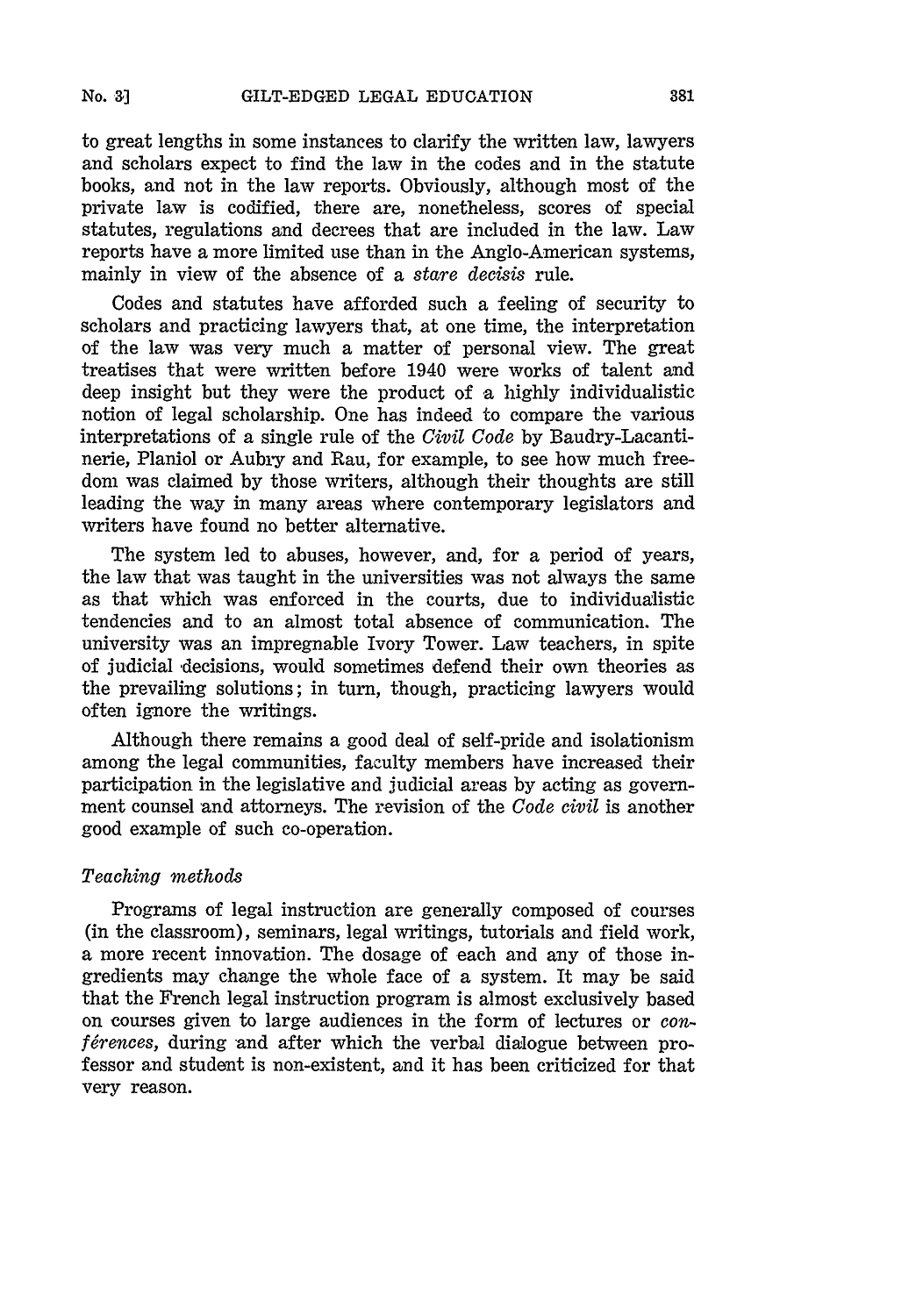At Oxbridge, on the other hand, the main tool of legal education is the tutorial, a weekly meeting between professor and student to discuss a paper written by the student on an assigned topic. Each student may have to attend up to four such tutorials per week. Consequently, great use is being made of the student's verbal talents, research ability and writing capacity along with a moderate use of lecture-type courses.

In the national American law schools, the lecture course still is the main medium of communication between teacher and student, but great emphasis is placed on the case-problem method working in a socratic question-and-answer manner. The system requires that students attend all or most classes if they are to participate actively and take their turn when personally addressed. Seminars also are widely used in the second and third years, following which students must submit a term paper; the number of students participating in seminars is usually limited to 15 or 20, thus affording a possibility for more and deeper discussion and analysis. There are, however, hints that some students might try to 'seminar out' by taking as many seminars as possible (regulation limits the total credits thus available) and evading term examinations attached to lecture-type courses. Seminars are marked upon term papers and classroom participation.

American universities offer no tutorials as a rule, although a few law schools do include a few tutorials in their curriculum and students may sometimes earn credits by doing research for a professor which would normally involve exchanges in the form of a tutorial. Legal writing is encouraged and usually required through seminars and law review editorship: the big schools have now organized several specialized law reviews, the membership of which is determined by the students' grade performance; the members in turn can earn credits for their law review research and writings.

Field work is a relatively new idea as a part of legal instruction although students have for many years felt the need for closer contacts with practice. Legal aid services will provide the students with opportunities of getting closer to real life problems, as have the few legal clinics in the field of domestic relations and other family and estate law areas. Most of these clinics are on the experimental level but the field work concept is one of probable expansion in the near future. Professors supply guidance through these sessions along with other specialists: judges, psychiatrists and sociologists, for example.

As far as programs and curricula are concerned, the question of equilibrium is not a major issue; the overall achievement is the real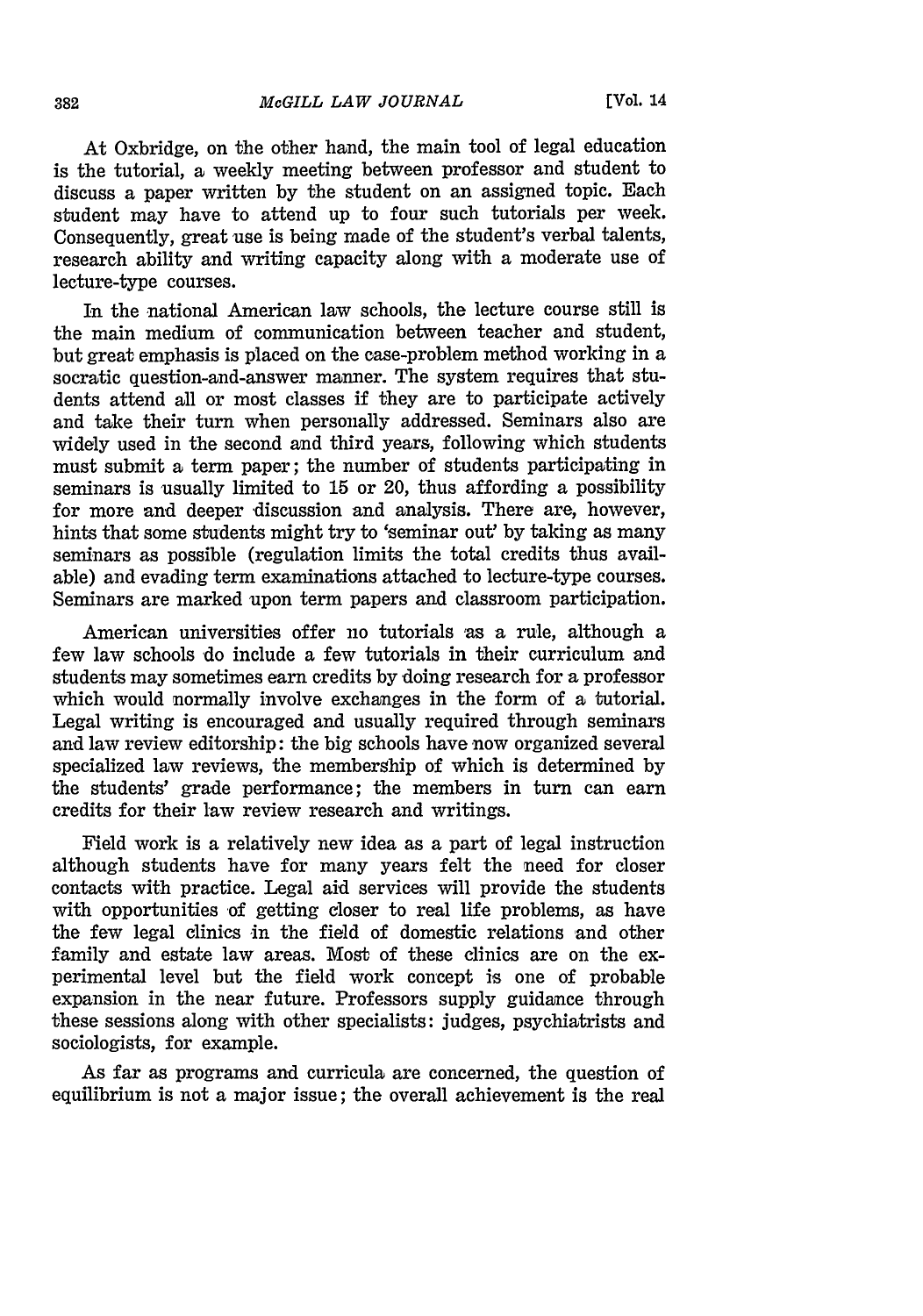area of pre-occupation. Does a given system produce as good lawyers as any other, or not, and why?

Before going further, and in order to have a full picture of the legal education programs, a few notes on post-graduate studies may **be** useful. In France, the master's degree *(D.E.S.)* is a one year course, entirely different and separate from the *licence* degree  $(LL.L.)$ . In Paris, the masters candidates are offered about twenty-five advanced courses, of which they must select seven; each course consists mainly of lectures, with some seminars and legal writing as well as examinations, both oral and written. If successful, the doctoral candidate may then register his title for a doctoral thesis and write under the informal supervision of a faculty member. It is worth remembering the variety of doctoral degrees in France; at least three doctorates are recognized by the Ministry of Education *(Doctorat d'Etat, Doctorat d'Université, Doctorat de troisième cycle), and there are others,* granted by private institutions, but not acknowledged by the State.

At Oxford, the B.C.L. degree is a graduate degree, and is a two year course, separate from the B.A. course and program. It consists of lectures, seminars and tutorials on advanced topics; the number of candidates is limited and the successful candidates generally attain an impressive level of scholarship. It is the usual gate-way to a teaching career. Research and thesis degrees at Oxford and Cambridge (e.g. Diploma in Law, B.Litt., D.Phil.) require a period of residence of three to six terms, during which the candidate establishes his own program with the help of his supervisor and of the chairman of the law board; he may attend B.C.L. or other lectures and seminars and work more closely with some other faculty members, on a tutorial basis, in the course of his research and writings. The B.C.L. degree is not a prerequisite to those degrees, nor is it a short-cut to them. Admissions are generally made on a personal basis, and the number of candidates is limited to assure the efficiency of the supervision arrangements. One must also keep in mind that, in those universities, the student also has to seek admission from both a college and the university (administrative and academic authorities).

In the American schools, the masters degree is a prerequisite to the doctorate; LL. M. candidates are selected on their merit and have to follow a program of instruction that is composed of lectures, seminars and legal writings; nonetheless, there is no total separation between LL. B. and graduate students, who may happen to take the same courses and seminars in the form of a fourth year of law school. Only a few schools offer specialized programs, although some schools offer special degrees or programs for those who do not have American degrees or their equivalent. A further selection takes place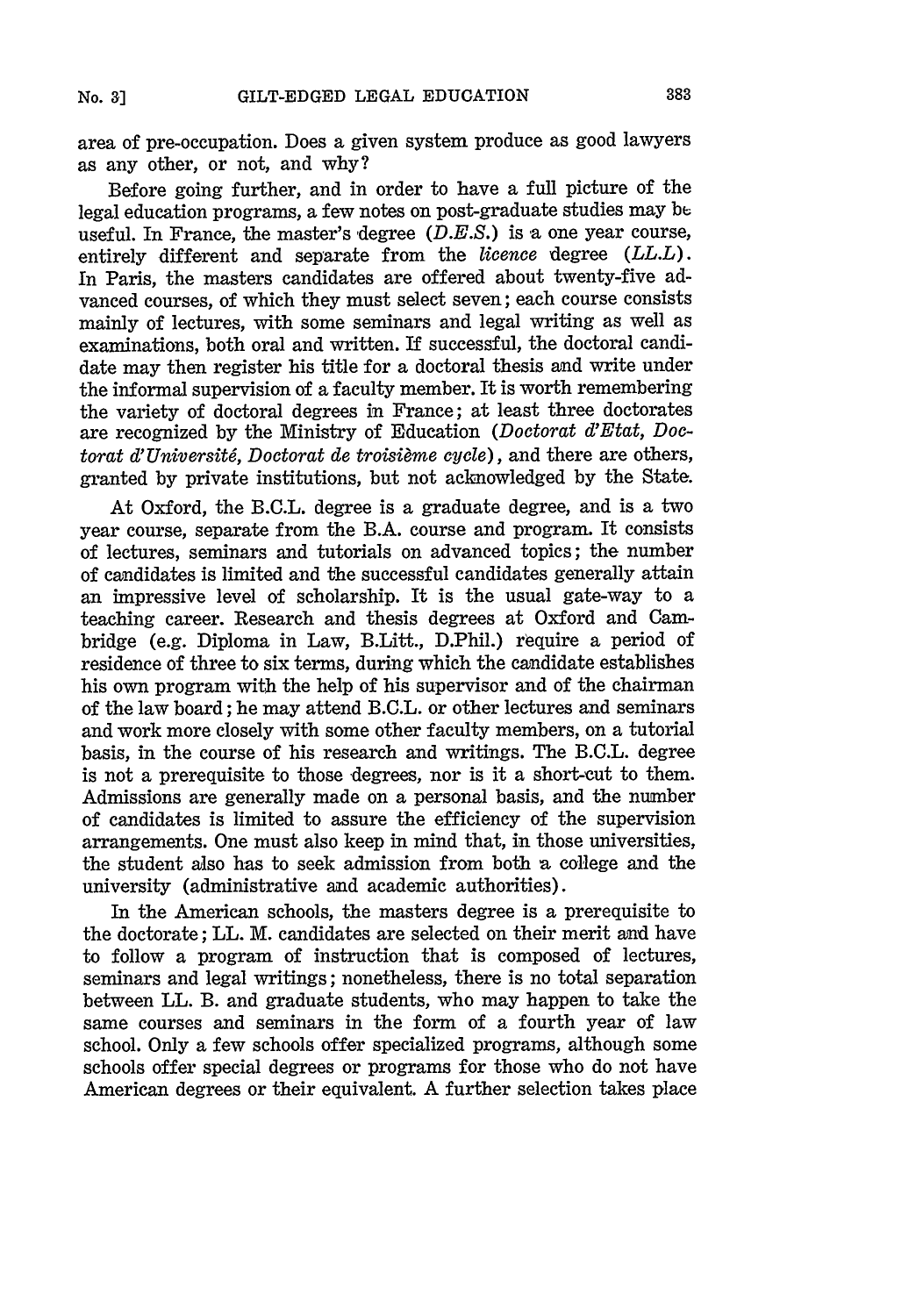upon completion of the master's degree, as not all candidates are admitted to write their doctoral thesis. The Columbia Law School also offers a special doctoral program to law teachers with some experience, leading to the J.S.D. degree.

What conclusion is there to be drawn after such a description of these legal education systems? What, after all, is a good lawyer or a good law school graduate and what is the best way of producing one? Would a good way of finding out be to query what is expected from a fresh graduate? What function does he have in society? Can it be said that the law faculties produce the lawyers that are in demand now and that their methods and programs are set, consciously or not, in order to supply the demand? This remains to be proved, as the universities have remained quite independent from the practising communities. One yardstick is often suggested in order to measure the quality of a law school's curriculum: can a fresh graduate set up an office on the main street right upon graduation and start his practice? But is this desirable? Whatever the quality of a school's education and training, unless the student has actually been practising with a firm or in a clinic, he will need some experience. Legal education has not yet worked like medical education where the student spends most of his later years in a laboratory or an hospital. In fact, though, many law graduates actually practise on their own right out of law school, as they have been doing for many years, and their performance does not seem to vary with the kind of legal education they have received. It may be said that a good lawyer is always a good one, although he may lack some experience. On the other hand, experience has also shown that it takes less than a year for a fresh lawyer to make up for his lack of practical background — mainly red  $t$ ape type of procedures  $-$  if he joins an established law firm.

On the whole, all forms of law teaching should lead to legal practice; all laws exist as a result of real problems, and it should be the goal of the teacher to point out the possible circumstances which can give rise to the application of a rule of law. The law graduate should be able to repeat this process in real life. Being a good drafter or conveyancer or negotiator is quite an asset to a lawyer but it is not his basic function: those are accessories, essential in many cases, which he will develop in the course of his own experience. Becoming a lawyer is an intellectual game: a lot of exercise is necessary and it appears that teaching the student to master legal concepts, principles and rules, to appreciate the political, social and economic context of the legal system, to value the role of the legislative and judicial process is even more of a necessity than to make him a good bargainer or deed drafter or trial lawyer. If he can get both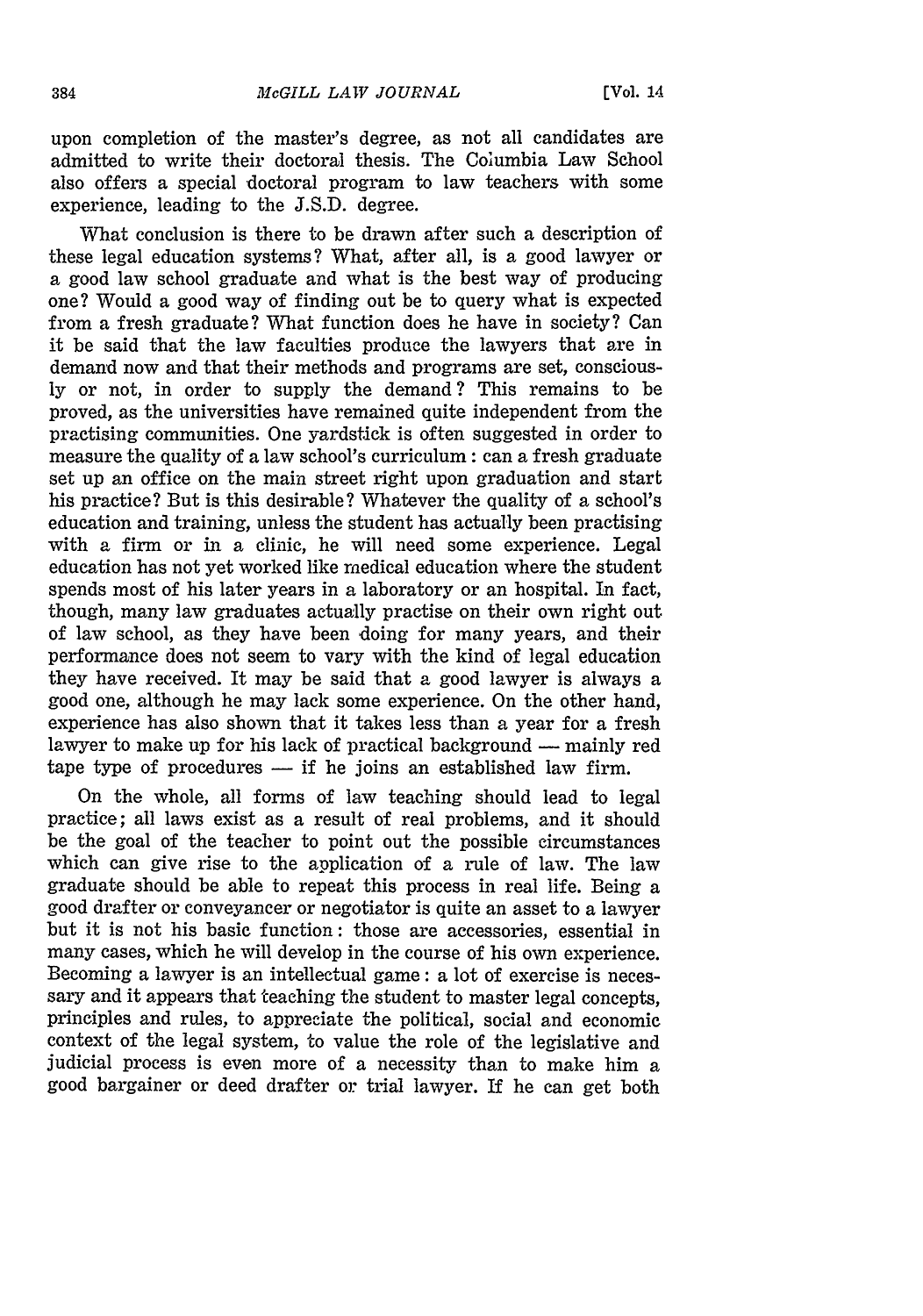irom the law school, so much the better, but the latter aspect is much easier to acquire privately. The so-called third year slump may well be a result of the method used more than of the curriculum or the study of the law *per se.* However good a method may be, it is obvious that too much of a good thing can lead to deterioration; if the student is made to believe that he can learn all about the law through the case method, it seems obvious that as soon that he masters that method, he normally needs a new incentive to keep his interest at a high level. This is why methodology should always lead to deeper analysis of the substance of the law, where problems get more and more subtle and difficult, thus maintaining the student's interest and curiosity. Methods for the sake of methods will result in student boredom, whatever the method and whatever the legal system.

## *Teacher and student relationship*

The main center of interest in legal education, as indeed in all forms of education, is the amount and the quality of communications between teacher and student. Whatever the topic taught, it may be a bore or a marvel as a result of a good or a bad relationship. If the French feel they can communicate effectively through the use of the conference, let them use it! There may be more talk between the American professor and his student through the socratic method, but this system is not foolproof : if the student is careful enough to recite the very terms of the statute, or of the case, or of the text book, he may have talked more, but he is not going any further, and while he talks, the instructor and the whole class have to listen to him; if his comments rate no better than average, which seems to be quite common, the whole group has to suffer. The conscientious student who has done his homework would thus find very little benefit in the classroom session. In the lecture-type class, though the student may often be passive, he may have much to learn from what the professor has to say, especially if he has done his homework and is allowed to interrupt with relevant questions.

The big value of the tutorial and, in many instances, of the seminar is that it affords a more direct and personal dialogue whereby the student can really get at the thoughts, experience and personality of the instructor. This is one of the most rewarding experiments. The French generally see the *conférence* as an ideal tool with which the teacher is allowed to treat a topic as he personally thinks best, according to his own experience and personality; he must go uninterrupted, because it is thought that he must be able to discuss all the basic elements of a problem before going into the particular aspects and also because it is regarded as a scholarly achievement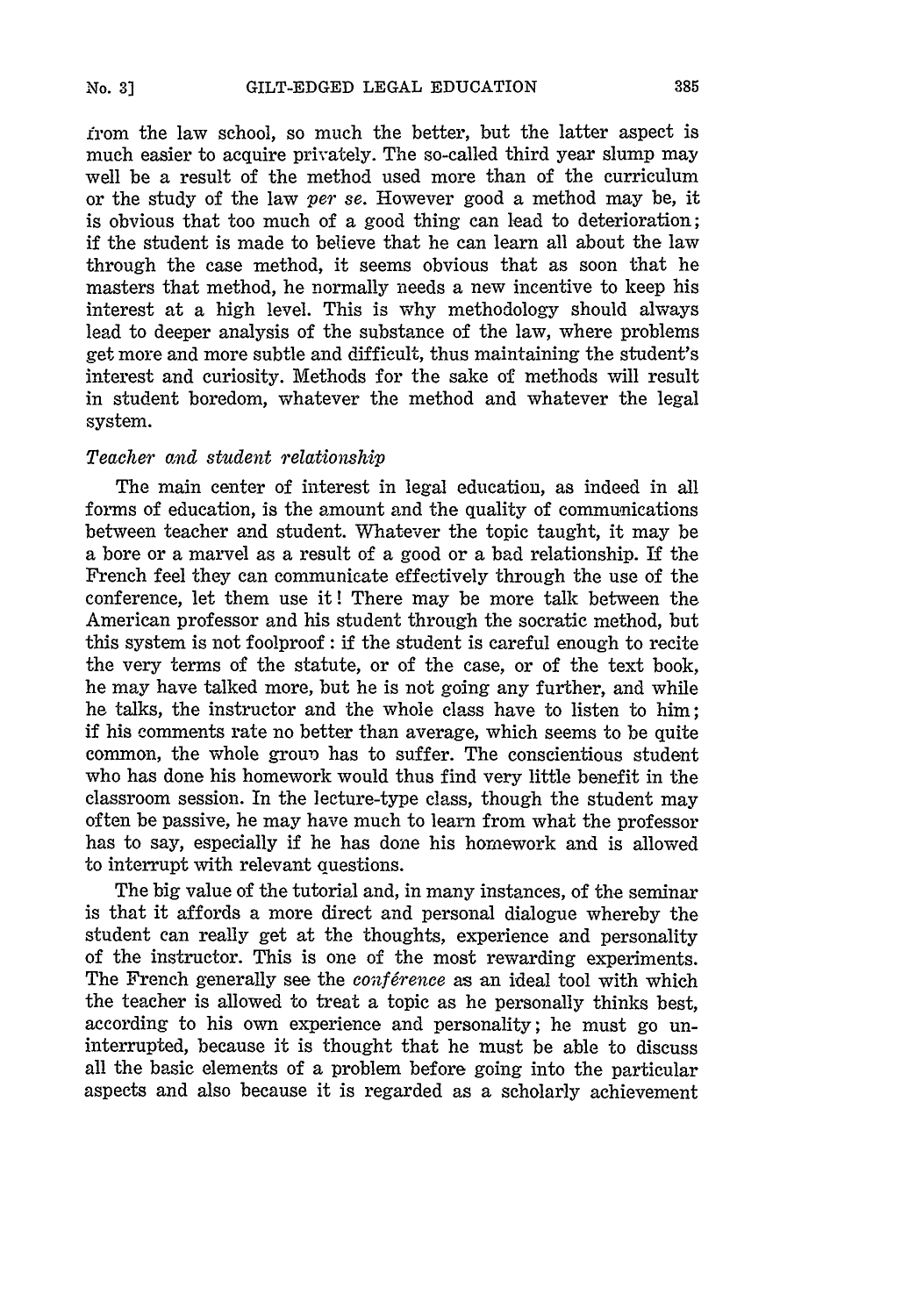to master both a topic and a class with the traditional rhetoric. The high number of students justifies the use of this method but, on the other hand, the high number of students is allowed because it is thought that the method is suitable for that purpose; in the smaller provincial law faculties, the very same methods are used with small classes. Here again, one might question whether the method is not praised for its own sake.

One is led to the conclusion that it is not the nature of the courses taken by a student, nor the amount of time spent in class, that will make a good lawyer but indeed the amount of personal work done under proper supervision, combined with opportunities for exchanging views with instructors and fellow students. No system can claim perfection but let us here make a comparison of two possible situations.

A, a Harvard student, is taking a course on property law; he reads the assignment for the next class, looks further into taxation materials, looks up a conveyancer's manual, and walks into class. The instructor will raise the problems and ask for contributions from students B, C, and D, who, though aware of the problems, have only average comments to submit. A intervenes a few times, but for lack of time available, he cannot get clarification of the points that were bothering him. When the class ends, the instructor has not given a definite answer to some of the problems for various reasons though it will be assumed, in the future, that this area has been covered. A is left with his own good homework, but he will have to see the instructor to get the clarification he needs. He may consult with his fellow classmates, who may be in an even worse position, but he may still remain unsatisfied. Moreover, although he knows that he may always knock at the instructor's door, he will often abstain from doing so for fear of being a nuisance or out of sheer inertia.

On the other hand, F, a Paris law student taking a course in property law, reads the relevant Code sections and a few text-book pages before he goes into class; there, the instructor will elaborate the substance of a problem, propose a few illustrations of actual difficulties, expose many opinions held by authors on this topic, and sum up by giving his own view  $-$  the best  $-$  according to strict reasoning and along with a string of authorities, judicial and others. The student has not been able to interject any comments or raise any questions, and he knows that he is not likely to meet the instructor to discuss the matter. But, on the other hand, he is likely to drop in to the nearest caf6 or at a friend's apartment after class, and then have a thorough discussion, on the basis not only of his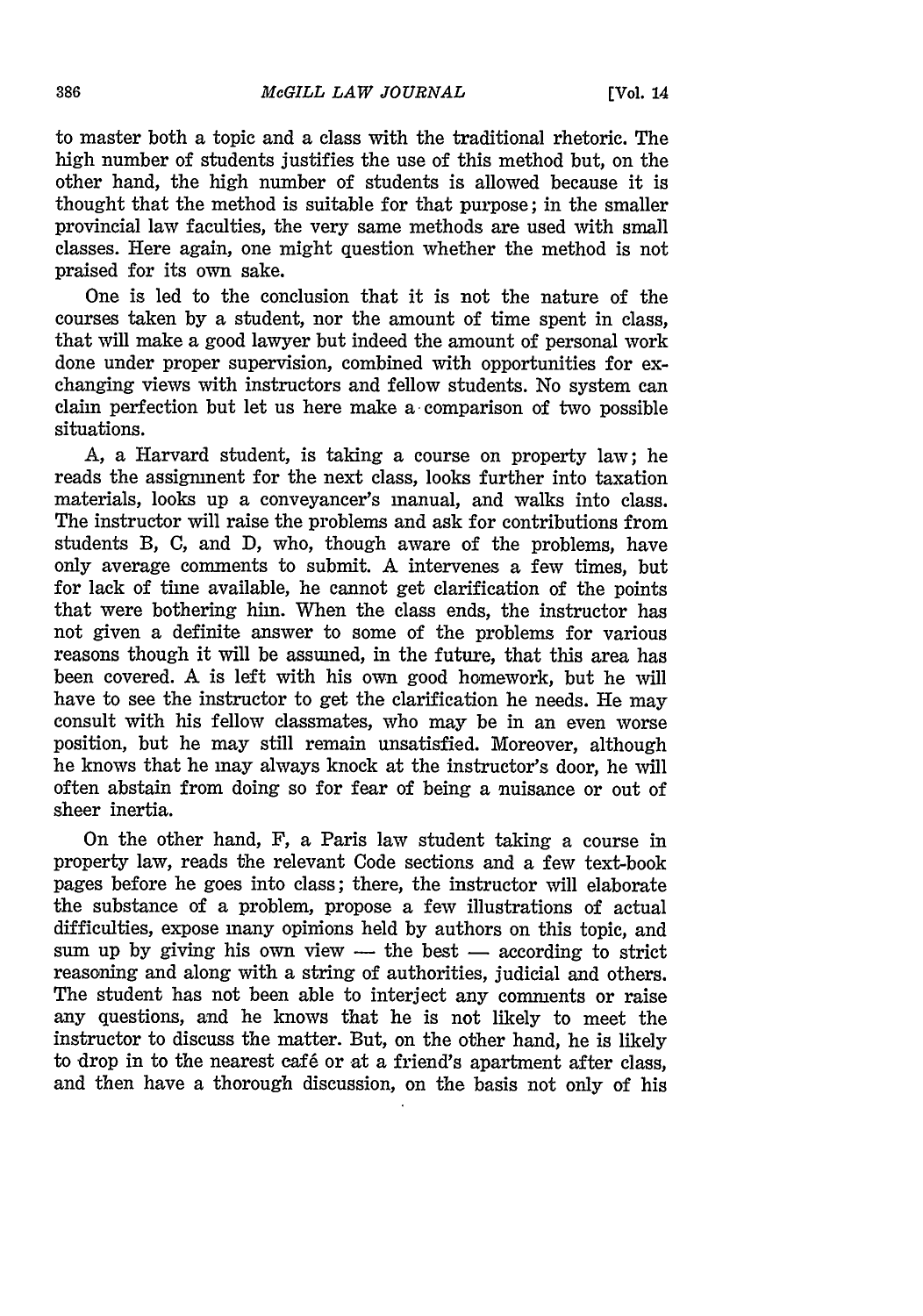own readings but also of the teacher's own expressed opinion and of the supporting authorities. In the end, although the American and French classroom sessions have been quite different, the French student might still be ahead in his knowledge of the law because the sum of additional information he gets beyond his own homework is greater. Of course, this comparison supposes that talents and methods are equal and does not allow any adjustment for any differences in the law itself.

But the best of all would still be the Oxbridge tutorial system, which enables the student to do his homework, to attend those lectures he wishes most to attend, to participate in seminars and still be able to rely on the tutorial sessions to get through with particular problems and difficulties. In fact, this situation allows the student to spend much less time on certain problems where he would have had to work longer if he did not have a tutor or where he would have had to waste time in class because of a larger group. Besides, he knows that almost any day he can have lunch, tea or sherry with one of the instructors and thereby enjoy further opportunities to discuss academic and non-academic matters.

Economic reasons would compel most universities to reject the tutorial method based on a very high faculty/student ratio, although many of them would benefit from the idea that 'education', legal or otherwise, comes before 'instruction'; on the whole, though, it would seem desirable to multiply and encourage the opportunities for real dialogue between instructor and student, to a larger and deeper extent than the recital of facts and cases in class. This, however, is a matter of policy, and the whole concept of law teaching is at stake. Should a law teacher be more of a lecturer or an educator, administrator or research specialist? Policy and personal taste will provide the answer.

The North American law teacher, accustomed as he is to a certain comfort, will perhaps be surprised to learn that in many European countries, including France, law faculties hardly enjoy any physical facilities other than classrooms and a few administrative offices; in the majority of cases, faculty members do not have offices of their own or other facilities like secretarial help. The faculty of law at Poitiers was one of the first to allocate offices to its faculty some years ago, after the dean had spent some time in Canada and brought new ideas back with him. But this is just a way of living; while the Oxford don spends most of his life in college, the French faculty member spends his at home, where he sets up a library, office and study. He goes to the faculty for lectures, meetings and the use of the library. Many professors are known to commute from over two hundred miles away to lecture (e.g. Paris - Poitiers, Lyon - Mar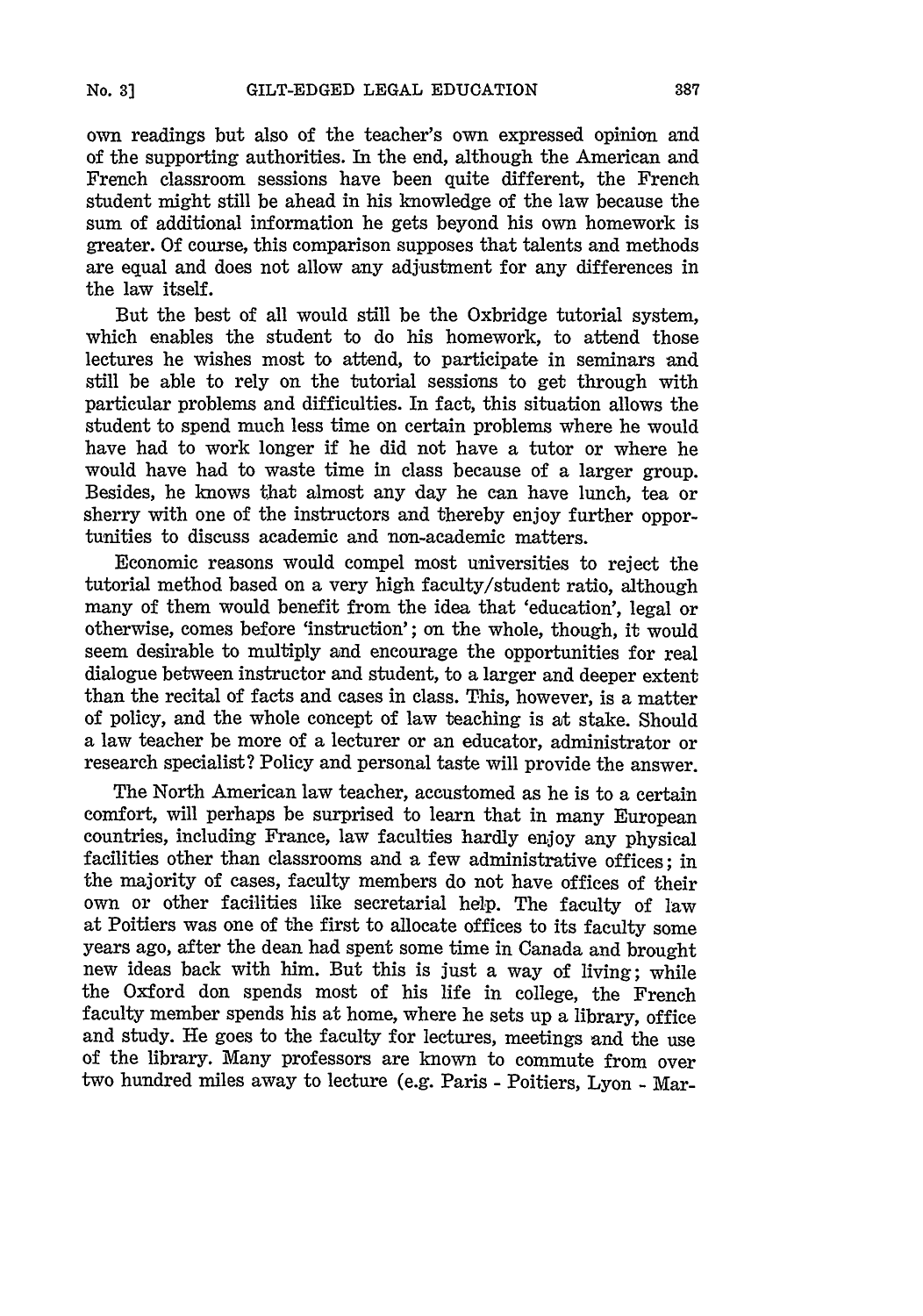seilles). This provides another good reason for their reluctance to meet with the students. But there is also the perennial master-pupil concept of education, coupled with social customs concerning hierarchy and protocol, which prevents closer relationships.

In the American universities, one perhaps takes for granted the effectiveness of the socratic method, notwithstanding the occasional surge for improvement. However, one must distinguish between talk, communication and dialogue; it seems quite possible to be as passive during a socratic-type class as during a conference. In other words, the method must not be taken for granted, as it is only an educational instrument; as examinations are imperfect ways of testing the knowledge of students and as students can get comparable grades and success under either method, it is only in the long run that educational results will become evident.

It is not because the professor sits there in his office that the student will come to seek advice; quite the contrary, and every one knows it. Basically, one must revert to the question  $-$  what do both faculty and students think of their own function, what do they think is expected from them, and at what cost? There is a tendency today to think that there is great virtue in having to cram through tests before entering universities and to exhaust oneself by going through examinations. Experience, however, has not shown that the L.S.A.T. is a much more reliable criterion than a four year college grades sheet though it may have been able to provide a better indication of aptitude in some cases when combined with the grades. Reasonably able students generally get good marks if they undertake a reasonable amount of work, whatever the system, provided they can adjust to the system; but if the system allows the good student to neglect his duty, his grades may suffer; conversely, if the system puts pressure on him, his grades might go further up, provided, however, that the system supports and acknowledges his efforts. Long term efforts will always be more fruitful than intensive examination periods. Intellectual training is not very much different from physical training: mile records might not be lowered without both coaches and runners, without strict programs and testing, without improvement of basic know-how and techniques, better research facilities and, finally, without competition. Human beings are naturally competitive and the educational systems must respect this tendency: promotions, ranks, grades and prizes, however humiliating for those who do not earn them, are necessary to satisfy the competitive instincts of both faculty and students.

One of the immediate goals of legal education is the demand for lawyers from society: In North America, for example, there is a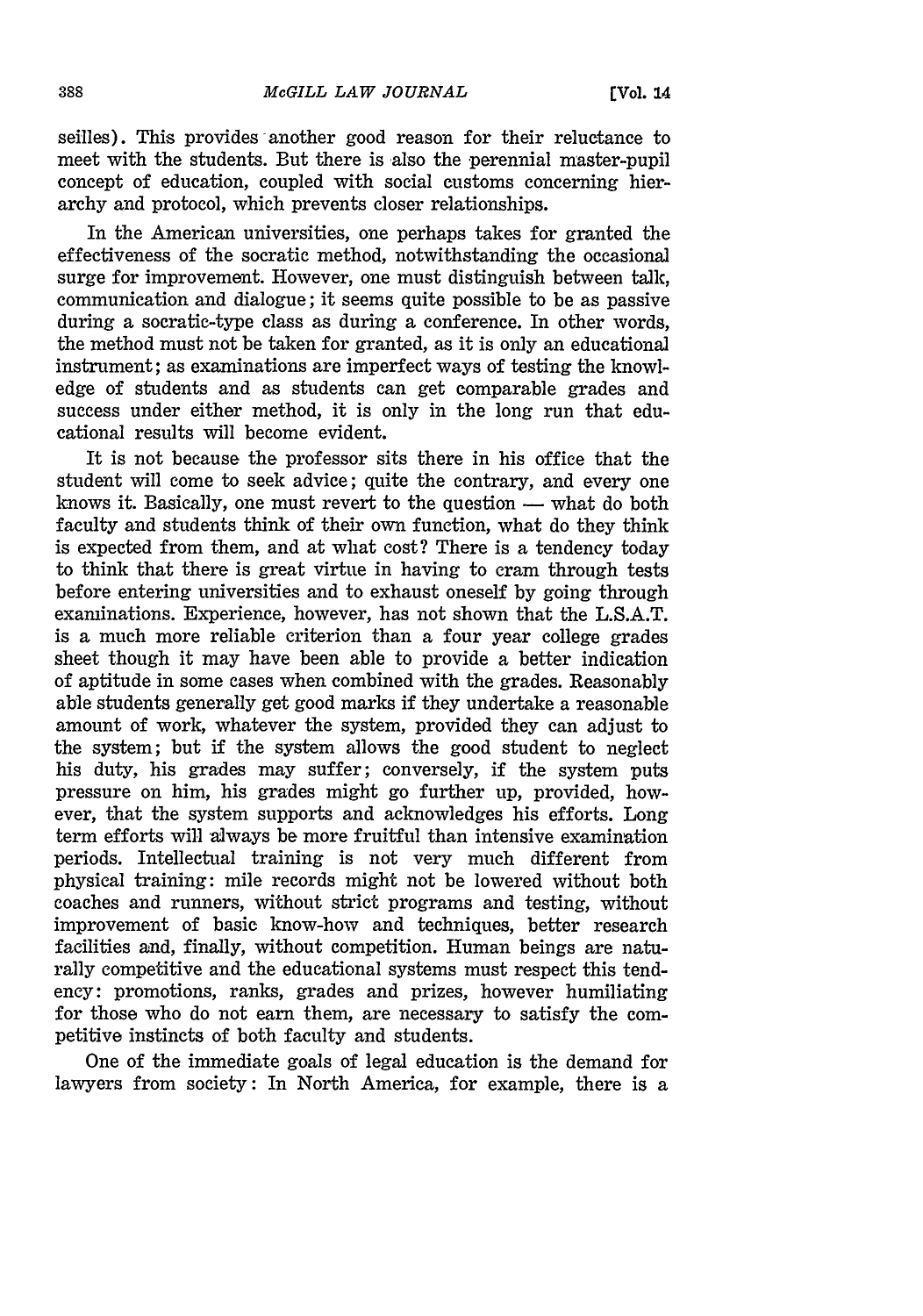$d$  demand  $-$  though not necessarily a great need  $-$  for lawyers who are to start practising right after graduation: a practising lawyer has his way paved, in a sense, into financial and political communities which do not expect further education or training on his part. In most European countries, on the other hand, a young graduate has still to go through further training before there is a real demand for his services. This may be compared with the training of law teachers in North America; not all law schools are anxious to appoint a fresh graduate: they would rather have him go through post-graduate studies and get some experience in practice.

The English Bar is a good example of this type **of** post-graduate training. In the first place, the number of barristers, as opposed to solicitors, is limited (about two thousand, of whom only four to five hundred are engaged in active practice) and concentrated in London. Owing to the very efficient court administration and to self-discipline, there is no real backlog of cases in the courts, where cases are being tried within a few months instead of the usual two to six years in North America, yet there is no pressure or need for many more barristers. The future barrister will usually take a B.A. degree (often at Oxford or Cambridge) and then register for his 'dining terms', a period during which he is registered with a barrister and dines, at intervals, at one of the Inns of court; he may also take the courses given **by** the Bar that normally lead to the Bar examination or take any other course or degree that will provide the equivalent. Since many candidates from outside the country — mainly from Commonwealth countries - take the Bar examination, the failure rate is very high but the successful candidate is finally called to the Bar, though he is not allowed to practice **by** himself until one year later, while he remains for that twelvemonth a 'pupil' in a barrister's chambers. Thereafter, he is allowed to practice but unless he is well off or has some connections with a solicitor, he will not be able to maintain his own chambers right from beginning. A barrister deals only with solicitors, who bring him briefs, and hardly meets with the clients at all.

Reputation is the only way of getting the solicitors' trust and confidence. If the young barrister comes from a well-known family or has become famous in another way, he may thus have a good start but, otherwise, he has to earn his own reputation **by** working in the shadow of his master until he breaks into the open with a brilliant performance on a case that was considered lost. **Up** to that time, he will have to supplement his meagre income **by** writing law reports or **by** taking various assignments connected with **his** profession. When he gets through as a barrister, and is frequently briefed **by** solicitors, he still faces another quite formidable obstacle: if he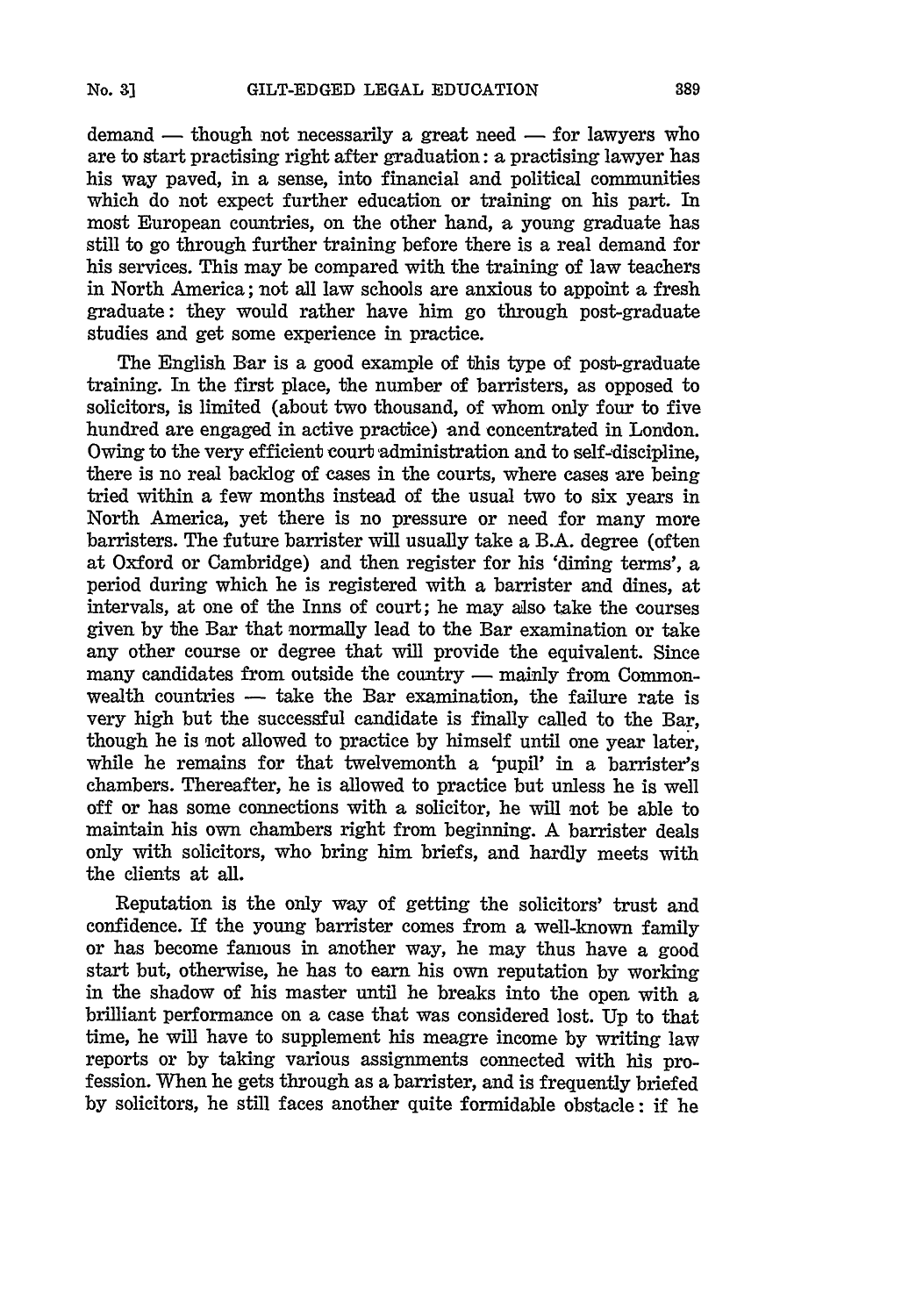wants to be a top barrister, he must become a 'silk', or Queen's Counsel. This honor is earned as a result of a particularly brilliant performance in the courtroom, where it becomes obvious that he actually is, or at least has shown that he has all the qualities for becoming, a master. This honour will be granted upon recommendation by a fellow Q.C. From then on he is a top man who must always have a pupil or another barrister as an assistant with him; but at that stage it has been quite some time since he graduated. And yet, there is no backlog on the court's roll; judges are appointed from the fine Q.C. crowd, which also forms the backbone of the political parties.

To the American lawyer, the English legal system may appear to lack action and creativity, but if the American legislative and judicial organizations have changed so rapidly, it is because the local circumstances have made it clear that the traditional procedure was not efficient any more. A different situation has called for different methods and solutions. Many State statute books contain a host of laws that have been rejected **by** the courts; on the other hand, when the legislature will not adopt new laws, the judiciary will take over and redirect the interpretation of legal principles in such a way as to innovate or to satisfy new needs. The English Parliament has been more vigilant and concerned about its duties and the courts have not had to intervene to such an extent. So many differences now exist in the two systems, as indeed the geographical, political and social structures of the countries would indicate, that it would be naive to compare their judicial and legislative processes without proper distinctions.

It may not be wrong to think that, in the present conditions, English law and English legal education have more in common with the continental systems than with the American institutions. The law school as a professional school is an American invention, in a country with younger traditions in which the legal community is big and influential. It is worth remembering, however, that in many other countries, a law degree is an asset to economists, political scientists, historians and others, so that a law degree that would insist too much on the 'practice' aspect would often miss its point. In Europe, the civil service has retained much of its power and competence and is looking for graduates with a solid humanities training, coupled with a wide range of scientific notions, and not for the high-geared professional man who often lacks a proper social science or humanities background. There is no doubt that a well-trained American lawyer has an outstanding command of legal science and legal or judicial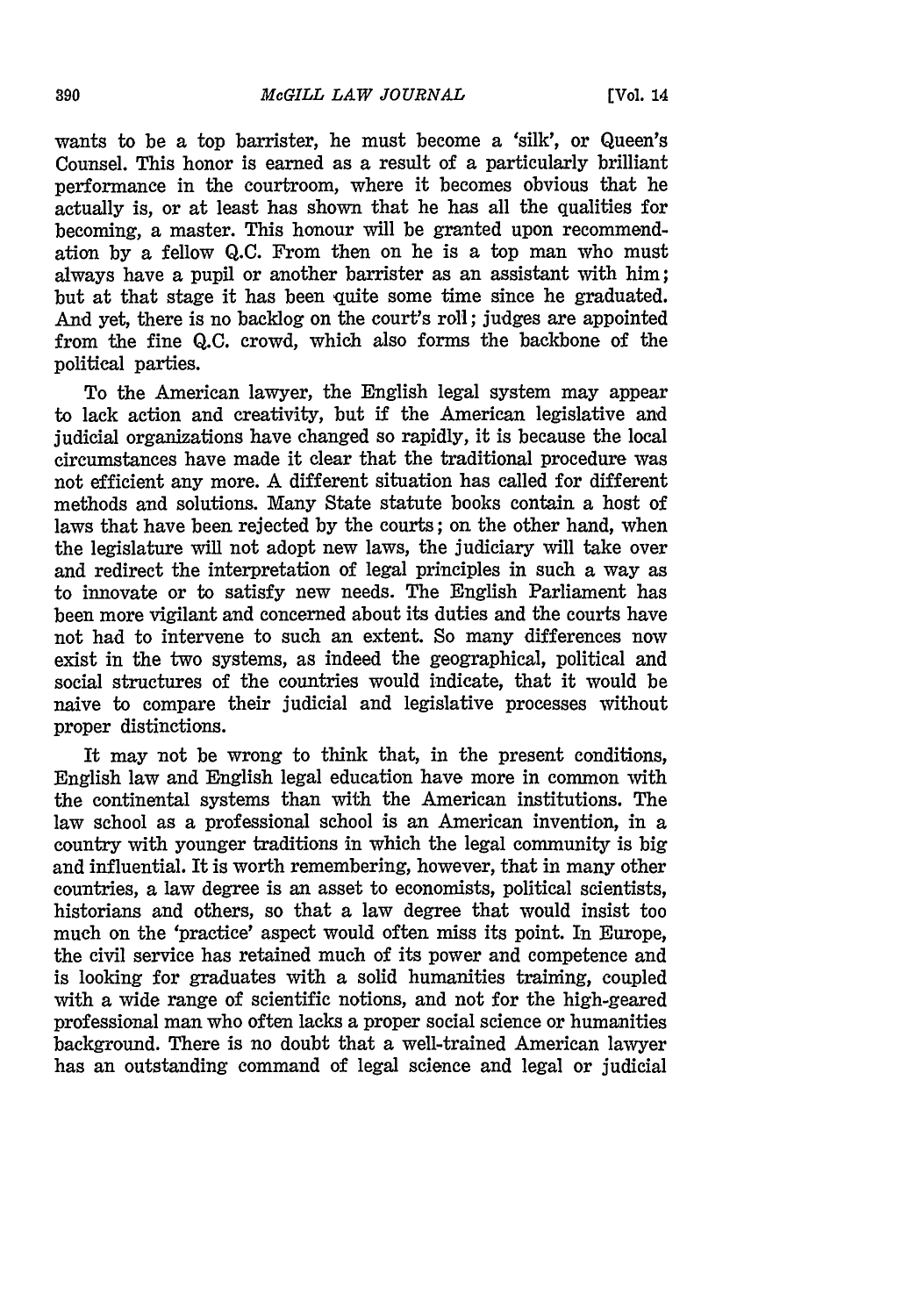techniques; on the other hand, top men in any system can compete together, whatever their actual methods.

In setting up the methods of legal education, we have to worry about what the average graduate will be like. The outcome of this comparison confirms an earlier statement: education and legal systems follow local idiosyncrasies and obey the laws of supply and demand. On the other hand, comparisons and improvements can be made: one does not like to think of a law school as a 'factory' of lawyers, though it may be untrue that any school has reached that point. In fact, the American law schools ought to be cited for their research in the field of legal education and the *rapprochements* that have been effected with both government agencies and private business and practice. However, this also is a result of the system, where the law schools were called upon to fill the gaps of a less efficient civil service. On the other hand, English and French faculty members are increasingly entering into co-operation with both private and public agencies. Big universities remain conservative, though, and many of their so-called innovations are only further manifestations of their conservatism.

Law teaching may vary from one faculty to another, but the task is always the same: a law is a law is a law! The teacher is trying to convey to his student his own curiosity and appreciation of facts and rules, but the student has to do the work **by** himself: making the students work is one of the big preoccupations of law faculties. Experience has to be gained; it cannot be taught, but it can perhaps be felt **by** a student or a class. Since not all students have the same needs, the teacher's task is to find the best method to suit the majority; this also implies that many will be left unsatisfied. After a number of years, when statutes will have been repealed and modified, the law school will be remembered for so and so's approach to legal problems, his method and philosophy but not for much else! This factor should always be in the teacher's mind.

We may best conclude **by** re-iterating the theme of this paper: there still appears to be a case for more 'education' than 'instruction' in the law faculties, despite graduate schools. 'Lawyering' is as much of an art as of a science, and it takes a good deal of humanistic sense to grasp the full implications of a law. Law and legal education are for all three branches of social organization - legislative, executive and judicial **-** and not only for the latter. No great harm would result from a young barrister needing help - and getting it - to deal with his first cases, but great benefit would result if lawyers were 'lawyers' before being traders in law. It might make the law, legislative or judicial, more equitable and human.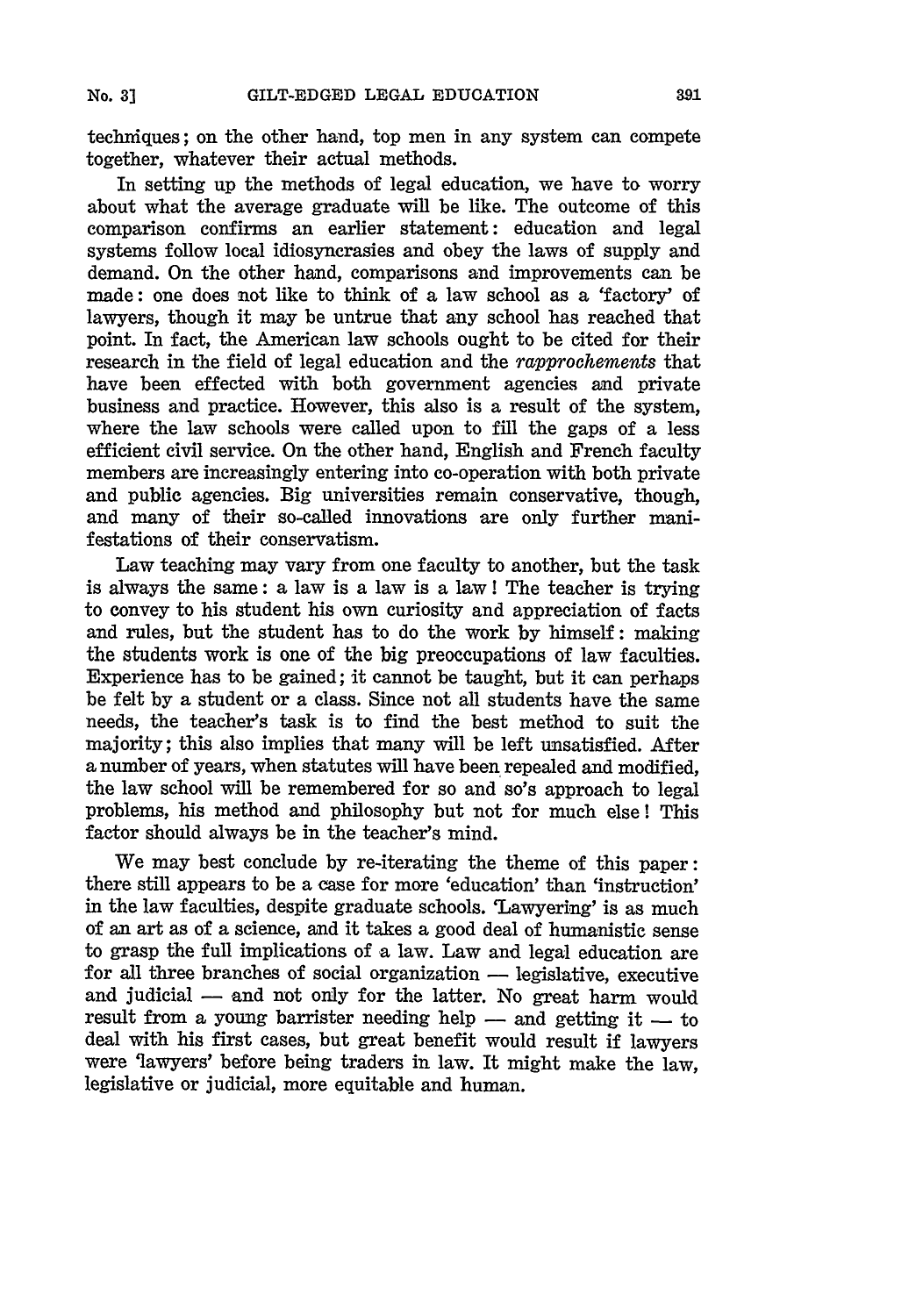A POSTSCRIPT, following the recent events that have taken place at Columbia University and the *Universit6 de Paris.*

> s. i.

At Columbia University, where most University activities were brought to a standstill during the month of May 1968, the pro- fessional schools, and in particular the Law School, continued to operate as usual except for those few days when the University buildings were altogether closed by the administration. Out of solidarity with the student community, law students staged a one day strike on the re-opening of the buildings. Spring examinations were taken on a pass or incomplete basis by students, as grades and prizes were suspended by the Faculty.

The issues now at stake as a result of the student unrest are numerous and complex. If the students of Paris were fighting for a university that was less dependent on political or ministerial could get a seat, for the availability of professors for personal discussion or for the accessibility of the working class student to higher education, they were then fighting for what students at Berkeley or Columbia already had. Then why did those at Berkeley and Columbia revolt?

Universities are a favorite target of those youthful and sometimes flamboyant illustrations of contemporary problems, because it is a natural forum for younger people to be at, because some pretend that universities represent the ultimate product of a corrupted society which feeds itself through the graduation of still more mass-produced students, because, of course, it is much more fun to be out on the campus demonstrating than siting in and listening to a (dull) lecture. As prisoners seize their jail, as ghetto dwellers burn slums, so students paralyse their universities, lock themselves in the buildings, hold "liberated classes" in the gardens or in the adjoining pubs, and make noise in those areas where silence is normally required. Mass demonstration *(e.g.* confrontation politics) is the key instrument in this new approach to the process of evolution, albeit the ultimate recourse of desperadoes, who are now taking over the World War II era. Extremism and repeated demonstrations for the sake of demonstrating had then little impact but the alienation of those who might otherwise have supported the cause and (as Trotsky put it) succeeded only in irritating all classes without winning over any.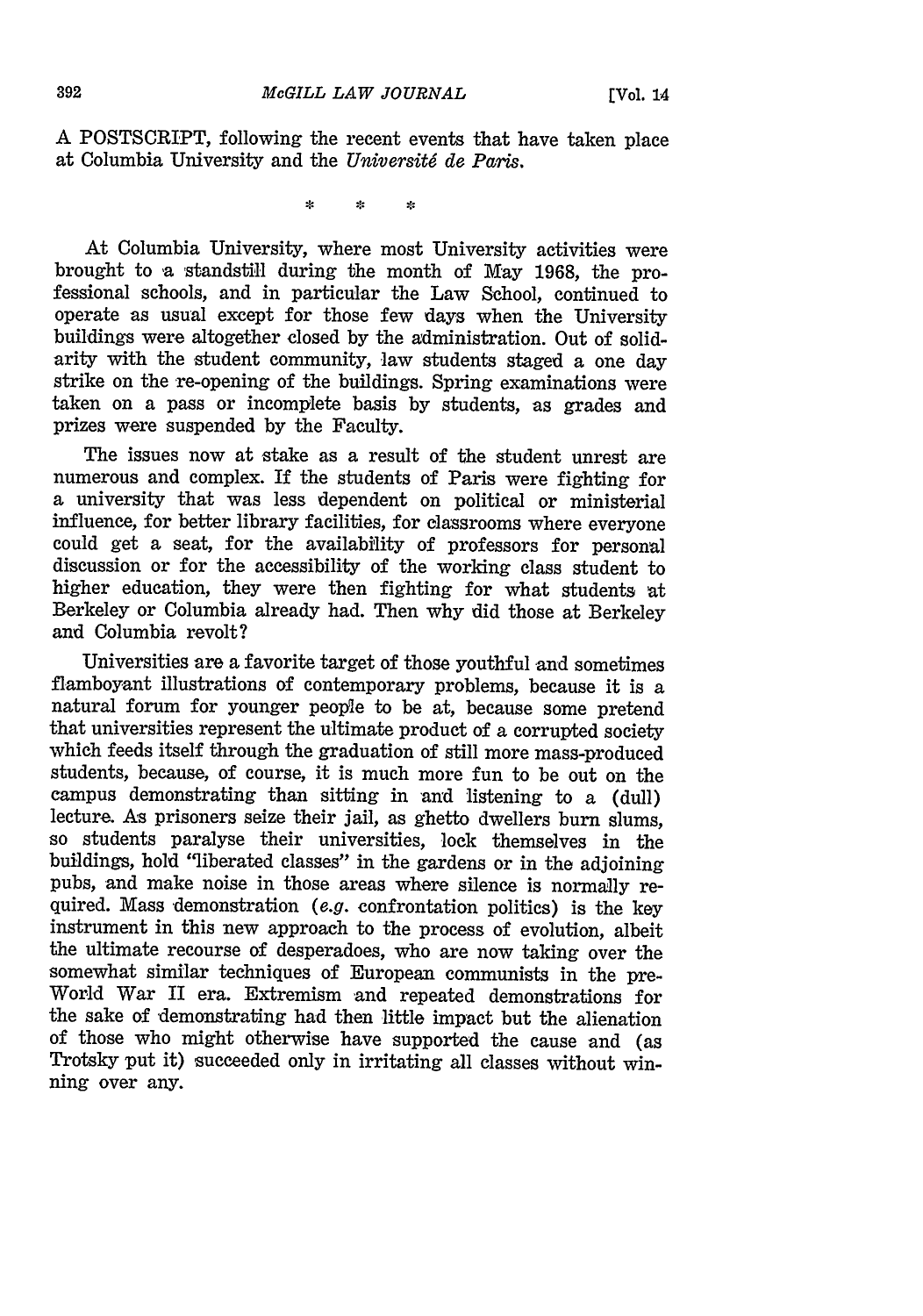Strange results are nevertheless obtained: at Columbia, for example, the main clash between students and policemen did not directly involve the Students for a Democratic Society. It did involve a large group of student and faculty members who were opposed to the occupation of University buildings **by S.D.S.** students, but who were also opposed to police intervention into student **and** university affairs taking place on the campus. It was interesting to observe that at this point, most of the legal aspects involved in this matter, the respect of property rights, violation of regulations, breach of the peace, danger to public security, were generally disregarded.

The problem took the form of an insoluble dilemma. On the one hand, a minority (although in other places it may have been a majority: in Paris, for example) of persons seize university or other public (or semi-public) buildings and occupy them **by** force, while, on the other hand, their attitude is in fact adapted to the very structure of the society they are attacking. Their action has the character of a semi-revolutionary process, but if they acted in the true spirit of a revolution, they would hardly complain that society (acting through university authorities) calls the police against them. However, the goal of making the universities the forum of intellectual activity implies a policy of liberalism whereby all schools and theories must be accepted as a common pool of ideas. This very principle is self-defeating when applied to any extremist theory.

The right to dissent has taken new proportions, especially as a result of the interpretation of the American constitution **by** the Supreme Court of the United States. It may now be difficult to determine the notions of dissent, peaceful demonstration, passive resistance as opposed to aggression, rebellion or revolution. It would seem, however, that the fact of a group's occupying a public building and sitting in, however "peacefully", thus blocking entrance or use by others, cannot rightly be called an act of passive resistance, let alone the fact of resisting arrest on charges of trespassing. It may be called passive in that the person is not offering resistance, but active aggression has already taken place where forcible occupation has been made. There would be more hope for the reformation of society if efforts were combined in a positive way and if students, for example, would care to carry with them the vision of a better society when they emerge from the universities into real life, instead of taking their place in the shrine of the bourgeoisie which their diploma gives them the "right" to do.